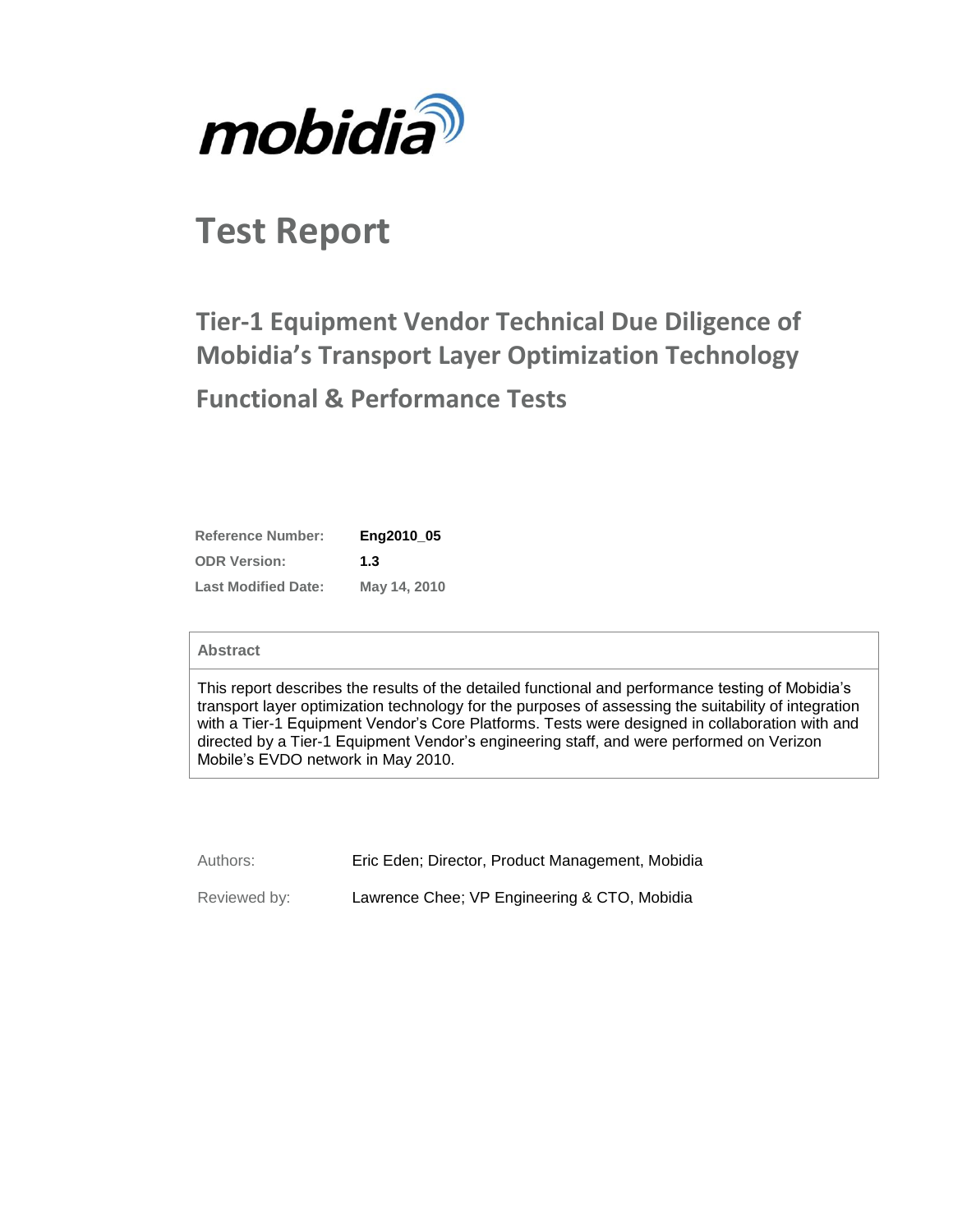# **Table of Contents**

| 1 |            |            |  |  |
|---|------------|------------|--|--|
| 2 |            |            |  |  |
| 3 |            |            |  |  |
| 4 |            |            |  |  |
|   | 4.1        |            |  |  |
|   | 4.2        |            |  |  |
|   | 4.3        |            |  |  |
|   | 4.4        |            |  |  |
| 5 |            |            |  |  |
| 6 |            |            |  |  |
| 7 |            |            |  |  |
|   | 7.1        |            |  |  |
|   | 7.2        |            |  |  |
|   | 7.3        |            |  |  |
|   | 7.4        |            |  |  |
|   | 7.5        |            |  |  |
|   | 7.6        |            |  |  |
|   | 7.6.1      |            |  |  |
|   | 7.6.2      |            |  |  |
|   | 7.6.3      |            |  |  |
| 8 |            |            |  |  |
|   | Appendix A |            |  |  |
|   | Appendix B |            |  |  |
|   |            | Appendix C |  |  |
|   |            | Appendix D |  |  |
|   | Appendix E |            |  |  |
|   | Appendix F |            |  |  |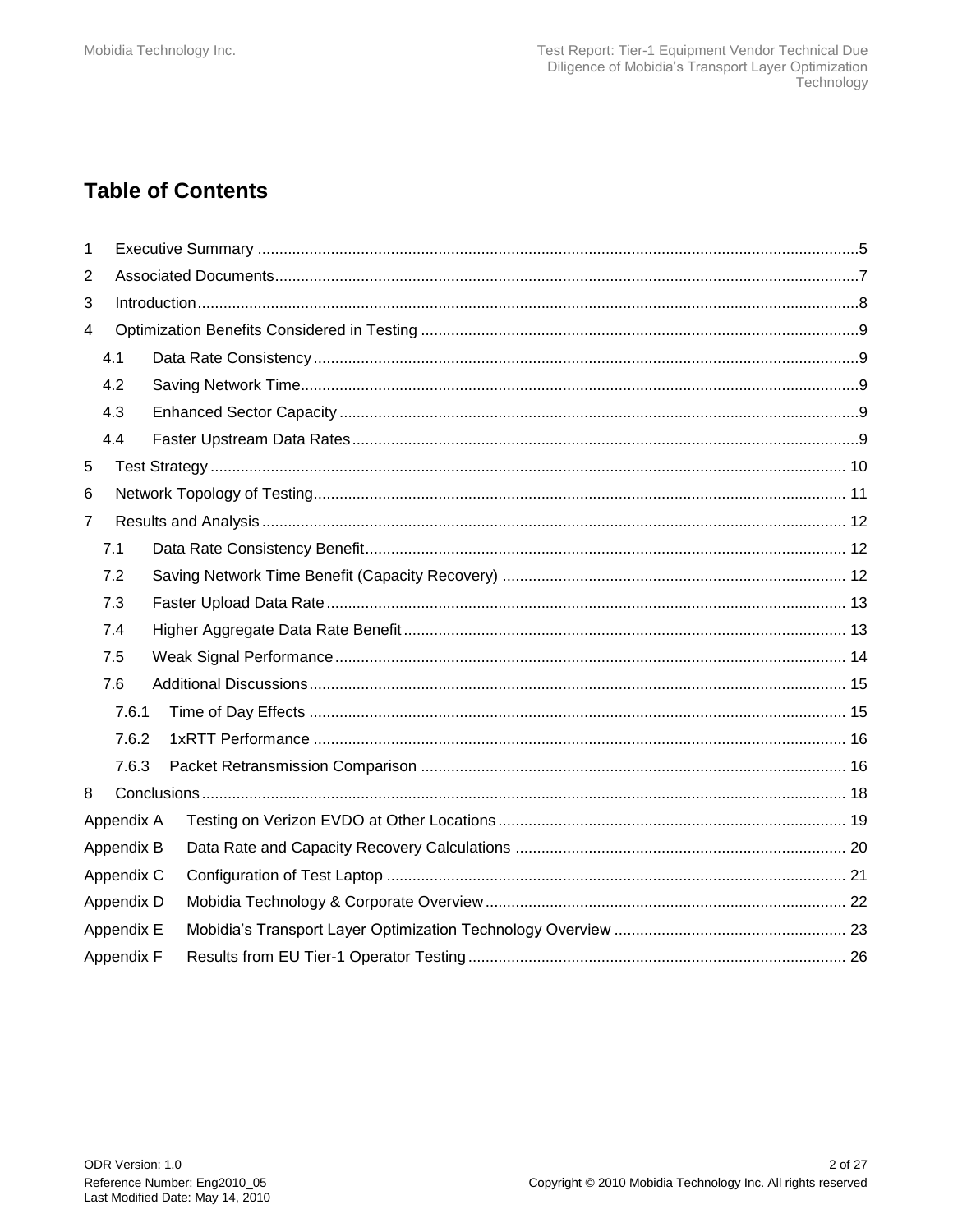# **List of Figures**

# **List of Tables**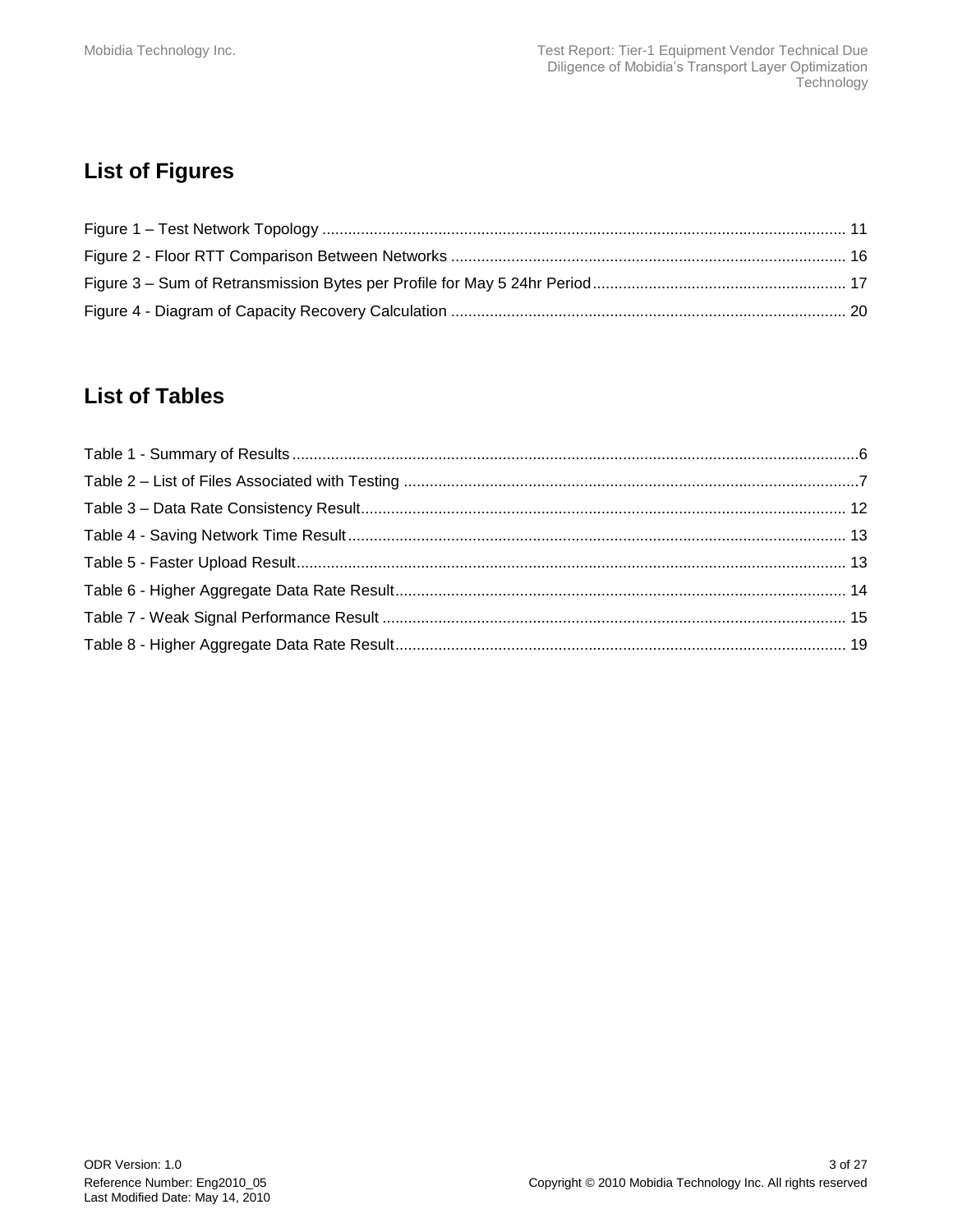# **Abbreviations**

- CR Capacity Recovery is metric describing benefit of DMP compared to TCP sessions
- DMP Dynamic Multimedia Proxy
- MAG Mobidia Advanced Gateway
- MIC Mobidia Intelligent Client
- TTC Time to Completion of a TCP or DMP session
- UE User Equipment: Laptop with USB 3G modem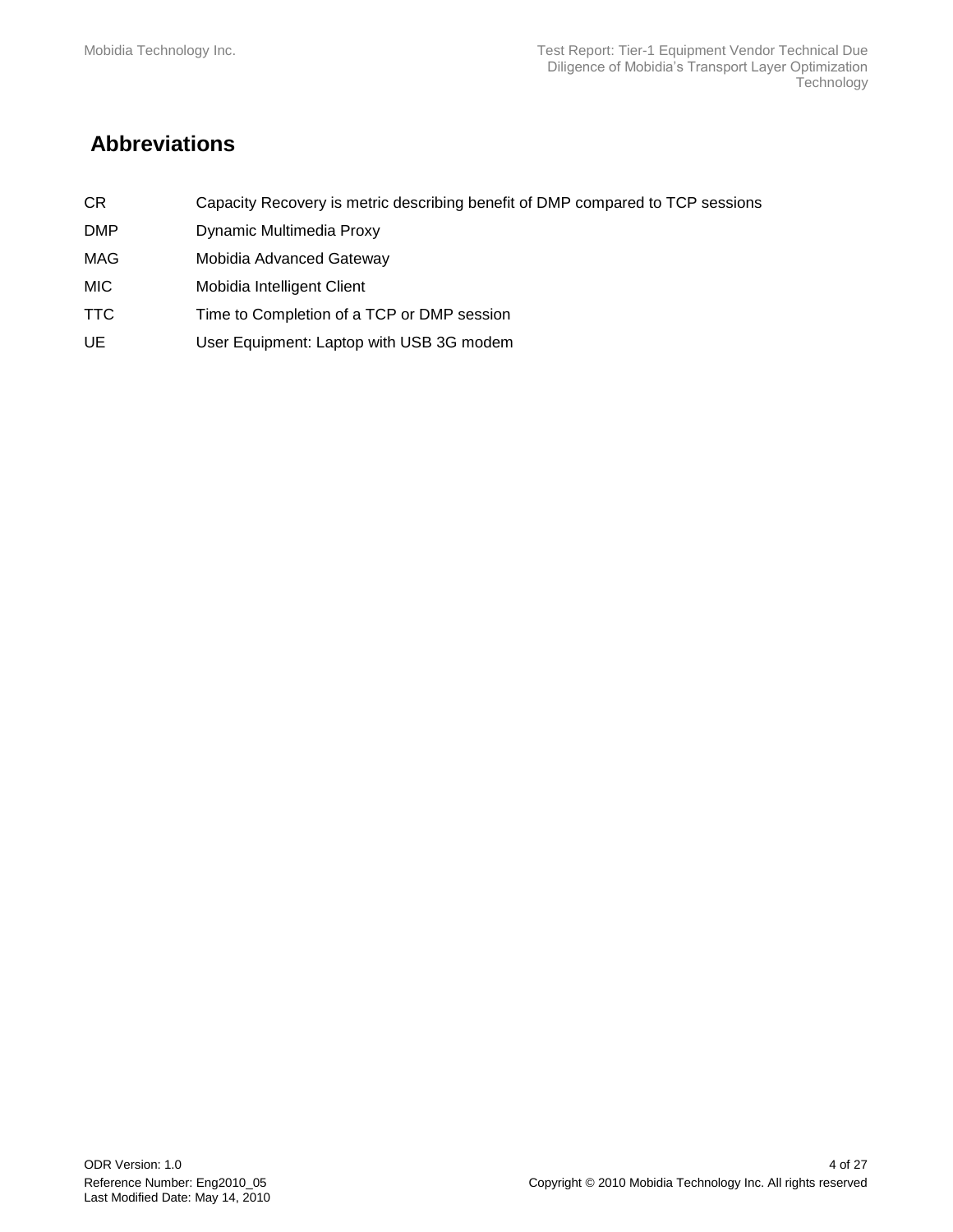# <span id="page-4-0"></span>**1 Executive Summary**

Mobidia is a supplier of transport-layer optimization software that is deployed incrementally and transparently on existing mobile data network infrastructure to help mobile operators scale their networks to meet the ever-growing demand for mobile data.

At the recommendation of Tier-1, European Mobile Operator in 2009, Mobidia and a Tier-1 Equipment Vendor collaborated to execute a series of performance and functional testing of Mobidia's technology to confirm stated impact on mobile networks and their efficiency. The test took place on May 3-6, 2010 to satisfy technical due diligence requirements.

The identified objectives for the technology demonstration and testing were:

- To demonstrate to Tier-1 Equipment Vendor the functional and performance characteristics of Mobidia's technology on a public access network;
- To allow a Tier-1 Equipment Vendor the direction of, and hands-on participation in, the testing, and ownership of the test results;
- To characterize the benefits of Mobidia's technology, generally, and demonstrate the technology specifically on a CDMA2000/EVDO(Rev A) network. (Previously Mobidia has completed Operatorsponsored testing only on UMTS/HSPA networks.)

The trial was conducted as follows:

- Testing was performed in accordance with mutually-developed and agreed Test Plan. The benefits of Mobidia's transport-layer optimization technology, according to the plan, are assessed relative to identical TCP transfers under the same network conditions.
- Testing was performed on public access (live network) EVDO connections, using retail user equipment from Verizon Mobile.
- Testing was performed by Tier-1 Equipment Vendor personnel with the assistance of Mobidia technical staff.
- Testing was performed in multiple East Coast locations.

Throughout the tests, Mobidia's transport-layer optimization technology demonstrated significant and repeatable increases to radio utilization. The test results demonstrated Mobidia's ability to optimize network resource usage through acceleration of data sessions. The results were consistent with typical test results of 15-30% increases in network efficiency that Mobidia has demonstrated in multiple Tier-1 operator trials around the world. In addition, testing was performed in typical and weak radio signal strength conditions. Testing also demonstrated that Mobidia's session robustness is on par with TCP, and that optimization benefits extended to extremely weak signal levels.

During the testing a total of 544 test runs of eight (8) traffic profiles were completed in two locations. This report is a summary of all data collected during the test period extending across multiple days.

A summary of the key results of the tests are provided in Table 1, below.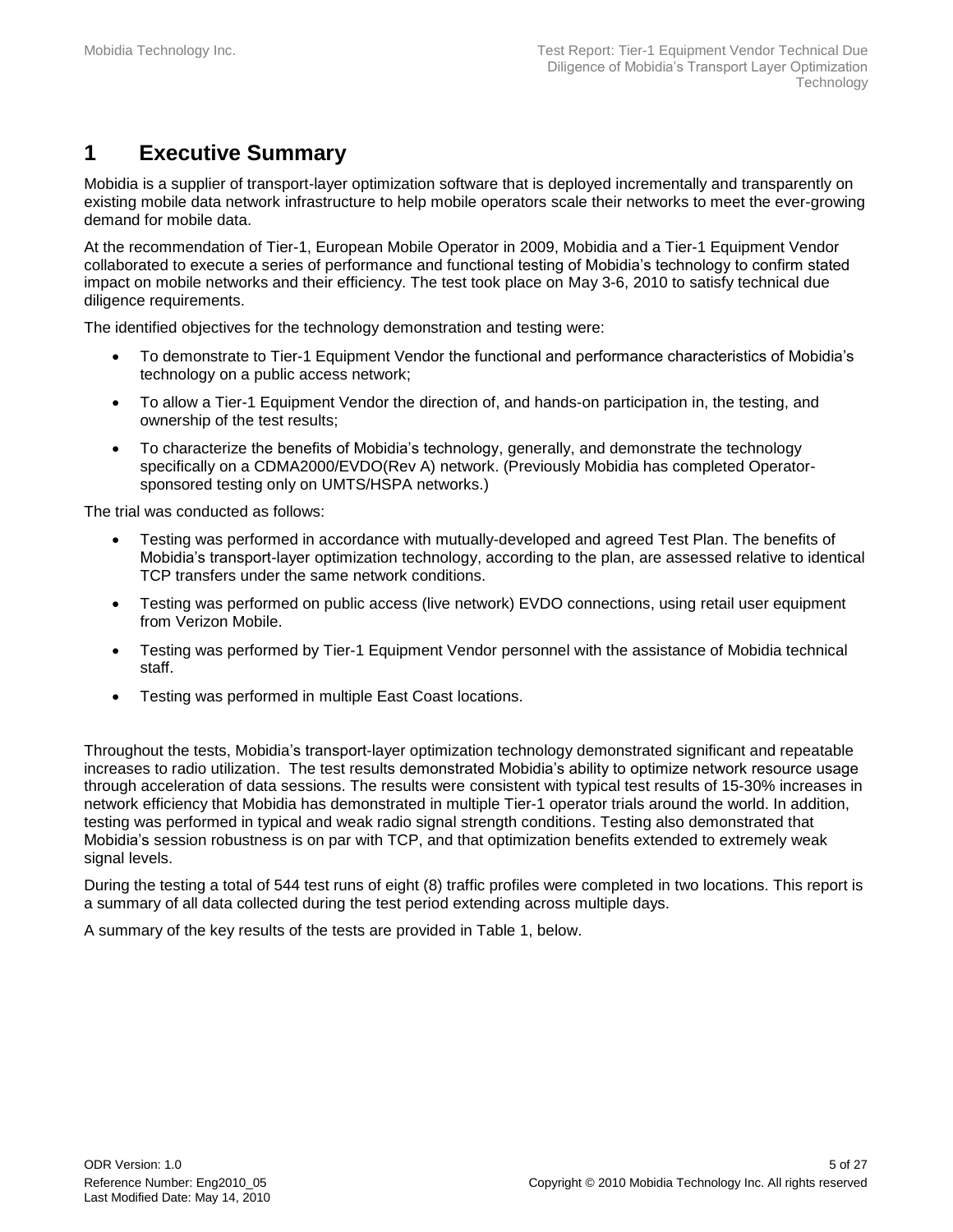#### <span id="page-5-0"></span>**Table 1 - Summary of Results**

| <b>Traffic Type</b>                                                                                   |                                                                                                                                                                                       | Test Result, relative to same transfers<br>under the same network conditions<br>using TCP |                                                        |
|-------------------------------------------------------------------------------------------------------|---------------------------------------------------------------------------------------------------------------------------------------------------------------------------------------|-------------------------------------------------------------------------------------------|--------------------------------------------------------|
| Single-UE<br><b>Profiles</b>                                                                          |                                                                                                                                                                                       | 42%                                                                                       | higher realized data rate                              |
| (Represents<br>lightly loaded<br>sector with<br>higher per<br>user                                    |                                                                                                                                                                                       | 31%<br>24%                                                                                | higher realized data rate<br>higher realized data rate |
| bandwidth<br>rates)                                                                                   |                                                                                                                                                                                       | 68%                                                                                       | higher realized data rate                              |
|                                                                                                       |                                                                                                                                                                                       |                                                                                           |                                                        |
| Multi-UE<br>Profile                                                                                   | Aggregate simultaneous data rate increase of<br>representative traffic mix for multiple DMP users                                                                                     | 22%                                                                                       | higher realized data rate                              |
| (Represents)<br>a loaded<br>sector with<br>lower per<br>user<br>bandwidth<br>rates due to<br>sharing) | Multi-UE aggregate Capacity Recovery (CR) for<br>This value is directly comparable to results from<br>previous testing performed on Tier-1 operator UMTS<br>network (see Appendix F). | 20%*                                                                                      | Capacity Recovery (CR)                                 |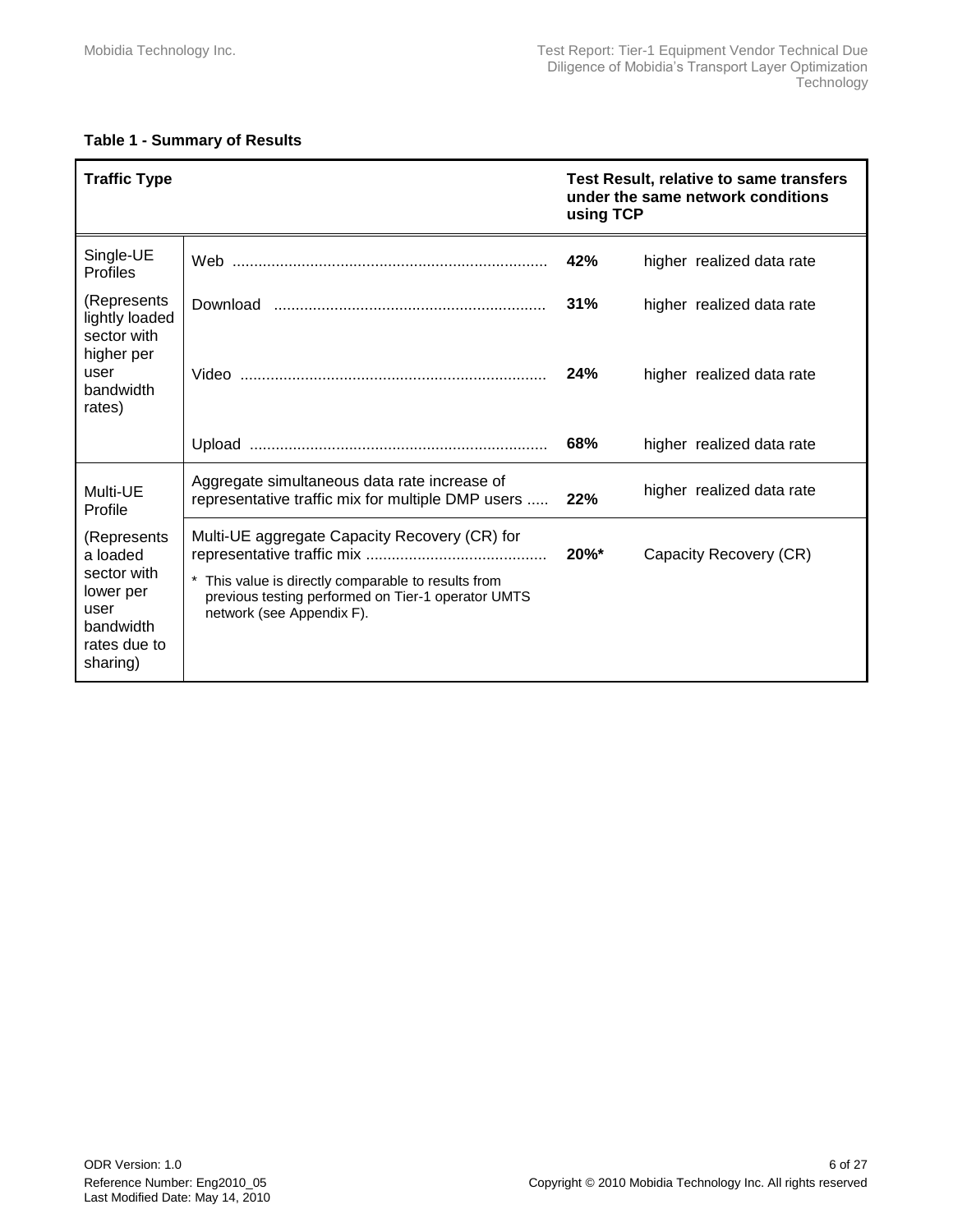# <span id="page-6-0"></span>**2 Associated Documents**

[Table 2](#page-6-1) provides a list of the files associated with the testing. The test data spreadsheet includes all data collected in the test period, and calculations all summary values.

<span id="page-6-1"></span>**Table 2 – List of Files Associated with Testing**

| <b>Document</b>        | <b>Description</b>                                                                  | <b>File Name</b>                                                  |
|------------------------|-------------------------------------------------------------------------------------|-------------------------------------------------------------------|
| <b>Test Report</b>     | This document.<br>Description and discussion<br>of test results.                    | 2010 05 Mobidia Technical Due Diligence Report May<br>11 2010.pdf |
| <b>Test Plan</b>       | Detailed description of tests<br>and test coverage,<br>infrastructure, topology.    | Mobidia VZ Test Plan Final May 11 2010.pdf                        |
| <b>Results summary</b> | Spreadsheet containing all<br>data, calculations and a<br>summary of results sheet. | <b>Mobidia VZ Test Data and Calculations _May 11</b><br>2010.xls  |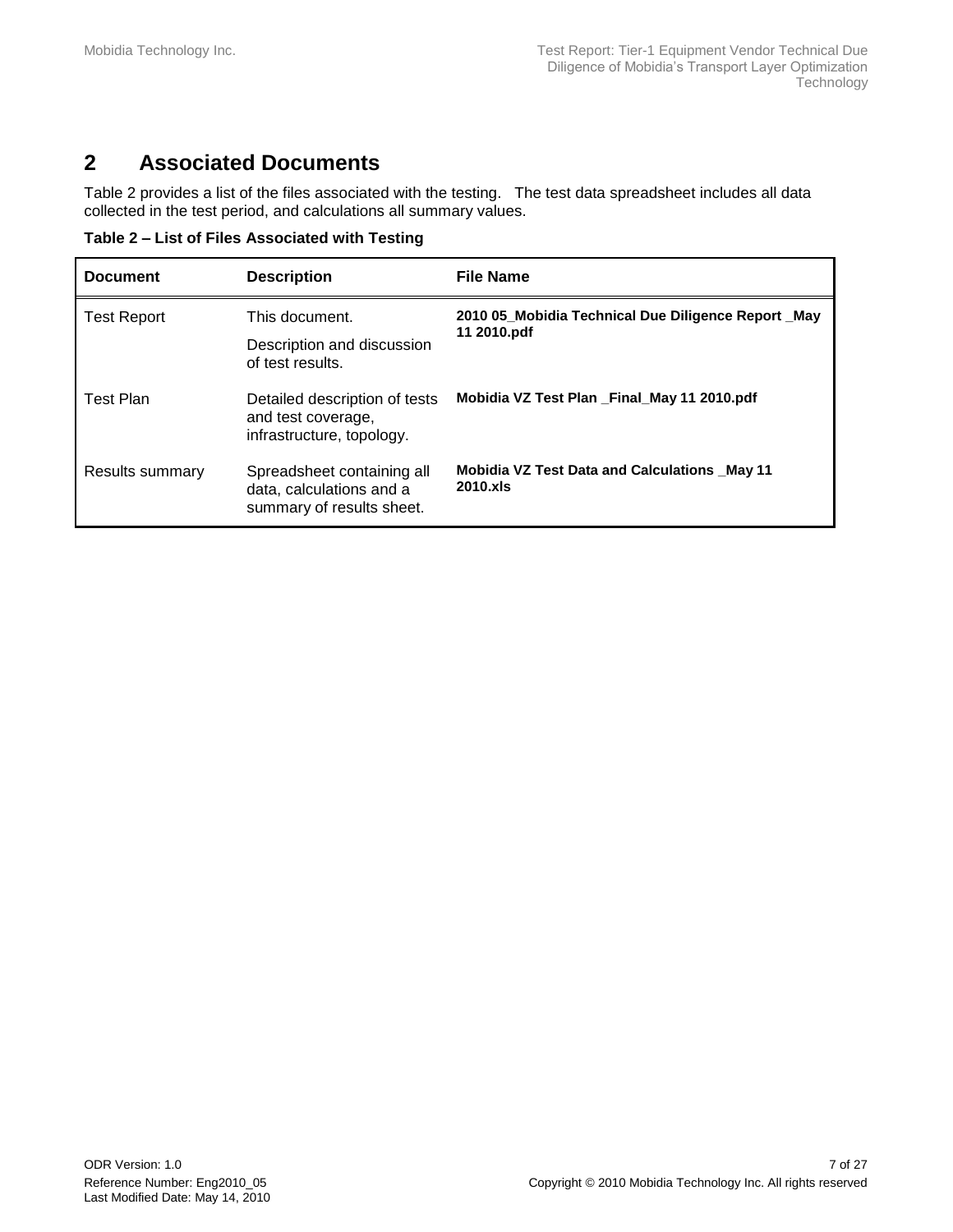# <span id="page-7-0"></span>**3 Introduction**

Mobidia Technology Inc. is a Vancouver, Canada based software vendor that provides a transport-layer optimization solution to make mobile data networks more efficient by accelerating data sessions. The technology is complimentary to other optimization solutions, such as compression, and deploys transparently to existing network infrastructure. Mobidia's technology will reduce network resource requirements (RAN and backhaul) required to deliver the same or better mobile broadband user experiences.

Over the last two years, Mobidia has been performing detailed testing on mobile networks around the world, characterizing the efficacy of Mobidia's transport optimization technology for various and varied deployed networks. Similar to most mobile network optimization solutions, its performance is sensitive to network topology and network conditions; a fact that motivates local testing.

Extensive testing in Europe and Asia on UMTS/HSPA networks has repeatedly demonstrated Mobidia's ability to increase network efficiency by 15-30%. During a recent and significant trial in collaboration with a Tier-1 operator, Mobidia demonstrated an overall optimization benefit of 22.4% in fully-loaded network scenarios. This substantive finding represents the value of Mobidia's technology during peak load and capacity constrained conditions. General network performance and user experience during these conditions are used to assess renewed or additional network investments. The benefits of Mobidia's optimization technology act to directly decrease or defer these CAPEX costs.

The testing and results described in this report are a detailed assessment of Mobidia's transport optimization performance on Verizon Mobile's EVDO RevA network. The optimization provides performance gains in mobile topologies and these gains are measured relative to TCP under the same conditions, at the same time, for the same data. The results are based on file transfers (runs) at fixed intervals, over many hours, on multiple days. To enable efficient testing, an automated framework was utilized to manage session initiation and to collate captured data. Laptops (Windows Vista) with retail Verizon EVDO USB modems and data plans were used in the tests.

The following sections present and discuss the results of the tests.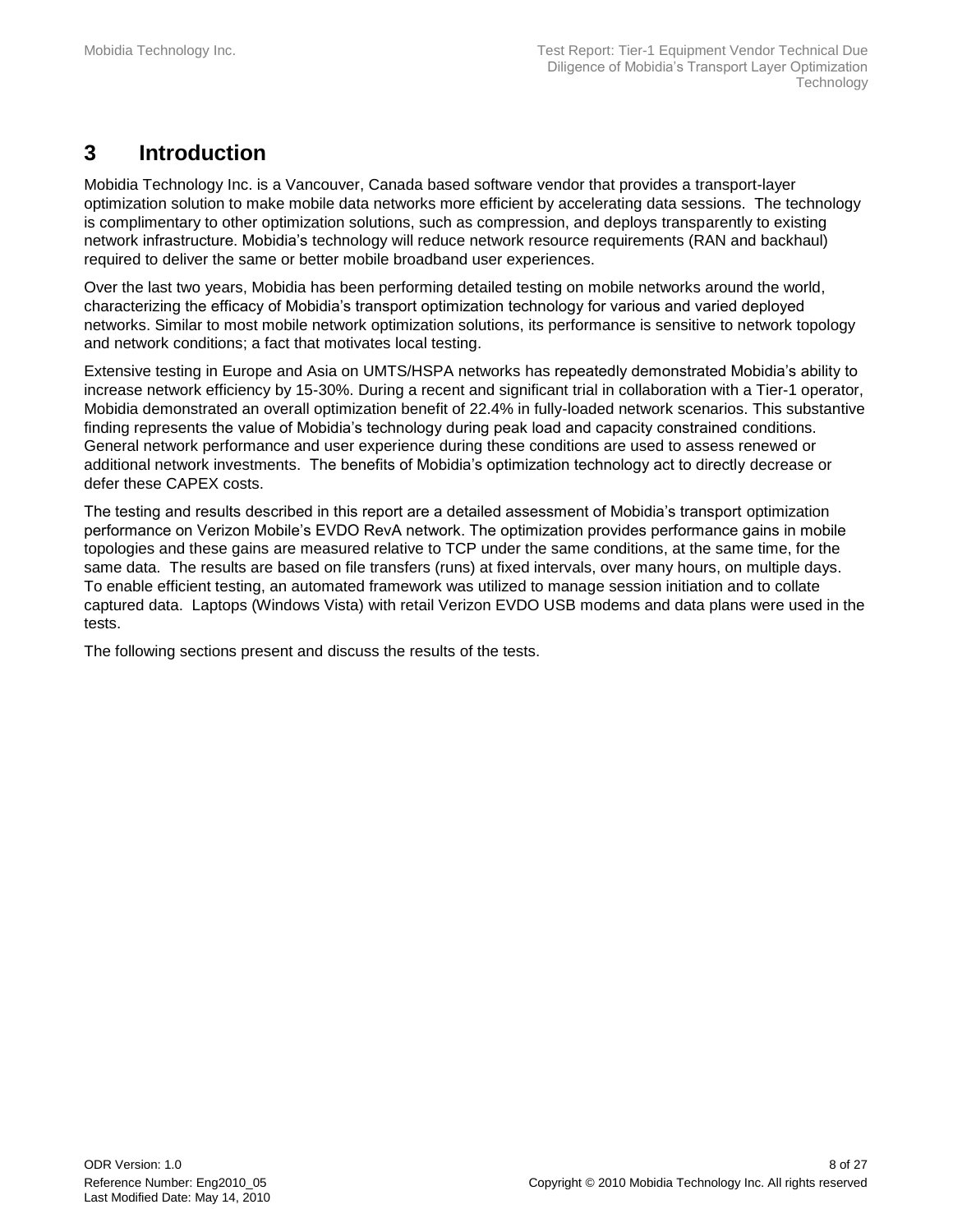# <span id="page-8-0"></span>**4 Optimization Benefits Considered in Testing**

In collaboration with a Tier-1 Equipment Vendor, Mobidia established four primary optimization benefits to measure on the Verizon network during the testing.

### <span id="page-8-1"></span>**4.1 Data Rate Consistency**

During busy hours, the downlink backhaul often becomes congested, resulting in significantly slower TCP data rates. Mobidia's transport layer optimization technology deals with congestion more efficiently than TCP, as the data rate for Mobidia-enabled devices is less impacted by congested conditions. Based on testing on HSPA networks, Mobidia's downlink data rate will typically be 15% faster or more than the TCP downlink data rate when there is backhaul congestion. In cases of significant congestion, Mobidia's downlink data rate has been observed to reach levels 30% or greater than TCP.

### <span id="page-8-2"></span>**4.2 Saving Network Time**

In order to maximize network throughput and minimize network time consumption of each transfer, network resources must be fully utilized when they are available (unshared). Network resource sharing and congestion is reduced by completing sessions faster. With faster session completion times, the onset of congestion is delayed and the probability of sharing resources is lower. In typical mobile data networks, Mobidia completes sessions faster by realizing data rates 5-15% greater than TCP.

### <span id="page-8-3"></span>**4.3 Enhanced Sector Capacity**

Compared to TCP, Mobidia better utilizes the provided connection resources. The sector resources allocated to each UE (and the resulting connection rate) are defined by the Node B/BTS. Yet, there remains an opportunity to achieve higher (realized) throughput due to enhanced layer 4 efficiency from being tuned to mobile connections and topology. By more effectively utilizing these allocated resources, a higher aggregate throughput is achieved.

### <span id="page-8-4"></span>**4.4 Faster Upstream Data Rates**

TCP does not take maximum advantage of RAN scheduling algorithms. Mobidia's uplink data rate is typically 30-50% faster than TCP.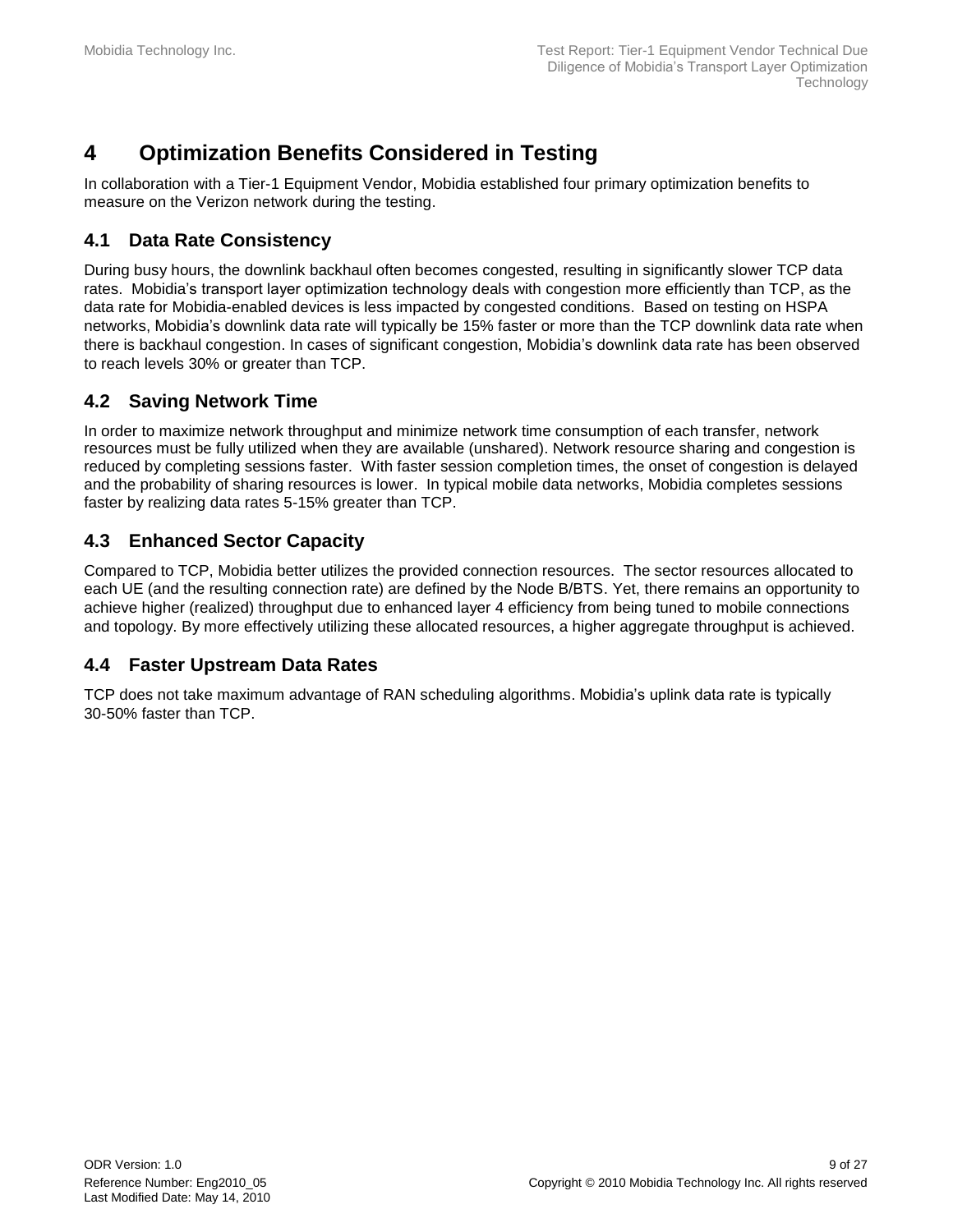# <span id="page-9-0"></span>**5 Test Strategy**

The objective of the tests defined in the plan was to enable a direct comparison between session completion times for various traffic types when Mobidia transport layer optimization (DMP) is enabled, and when it is not (TCP). The testing is a comparison between DMP and TCP. The test has been designed to provide a clear and efficient comparison captured in real-world conditions, and hence, is representative of actual, real network benefits.

The test environment included the following characteristics:

- Public access ("live") Verizon EVDO network with connection using retail Verizon 3G USB dongles,
- A variety of traffic types (download, HTTP web, and video) representative of current mix of traffic on mobile networks,
- Variety of network conditions, all times of day were included in the testing,
- Two locations representing different radio signal strength scenarios, classified as typical and weak.

Testing consists of a succession of TCP and DMP transfers over extended periods for each of the traffic profiles. Transfers alternate between TCP and DMP to capture similar conditions that allow for direct comparison.

A test run is defined as having an identical traffic profile executed twice, back-to–back (once for TCP and once for DMP). Completing a single pass of all of the traffic profiles defined a test cycle, and the test cycle was repeated on scheduled intervals over the test period. A set of runs for each traffic profile over the test period is captured and reported. The results constitute a statistically-significant, averaged comparison that is fully representative of live network conditions.

The test period for the testing described in this report was 24 hours and this was repeated on successive days beginning on May 3, 2010 and ending on May 6, 2010. In this way the profile cycling over the test period included all traffic types and is highly representative of all conditions present on the network.

Testing was also considered under conditions of weak radio signal. This was accomplished by testing at two unique locations – one with typical signal strength, and the second known to experience weak signal strength. The following conditions as a result were tested:

- Typical > -75dBm, and
- Weak  $\lt$  -90dBm.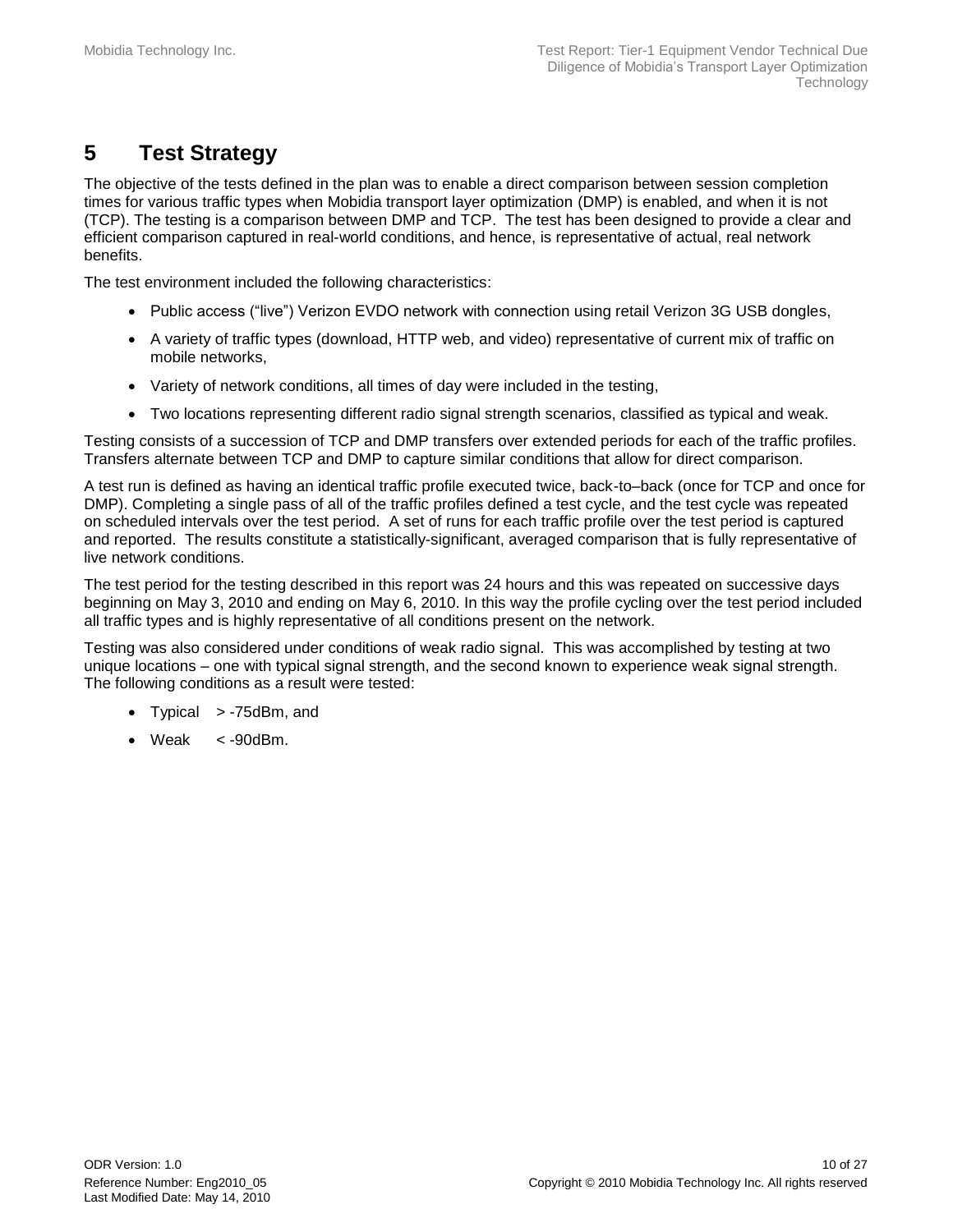# <span id="page-10-0"></span>**6 Network Topology of Testing**

The network topology for the testing described in this document assumed servers installed in a collocation facility in the Boston area. This architecture is assumed to perform equivalently to a topology with the Mobidia optimization server deployed in the mobile core, or integrated within the GGSN.

The data paths for DMP and TCP are identical to ensure a fair comparison, as shown in [Figure 1.](#page-10-1)



<span id="page-10-1"></span>**Figure 1 – Test Network Topology**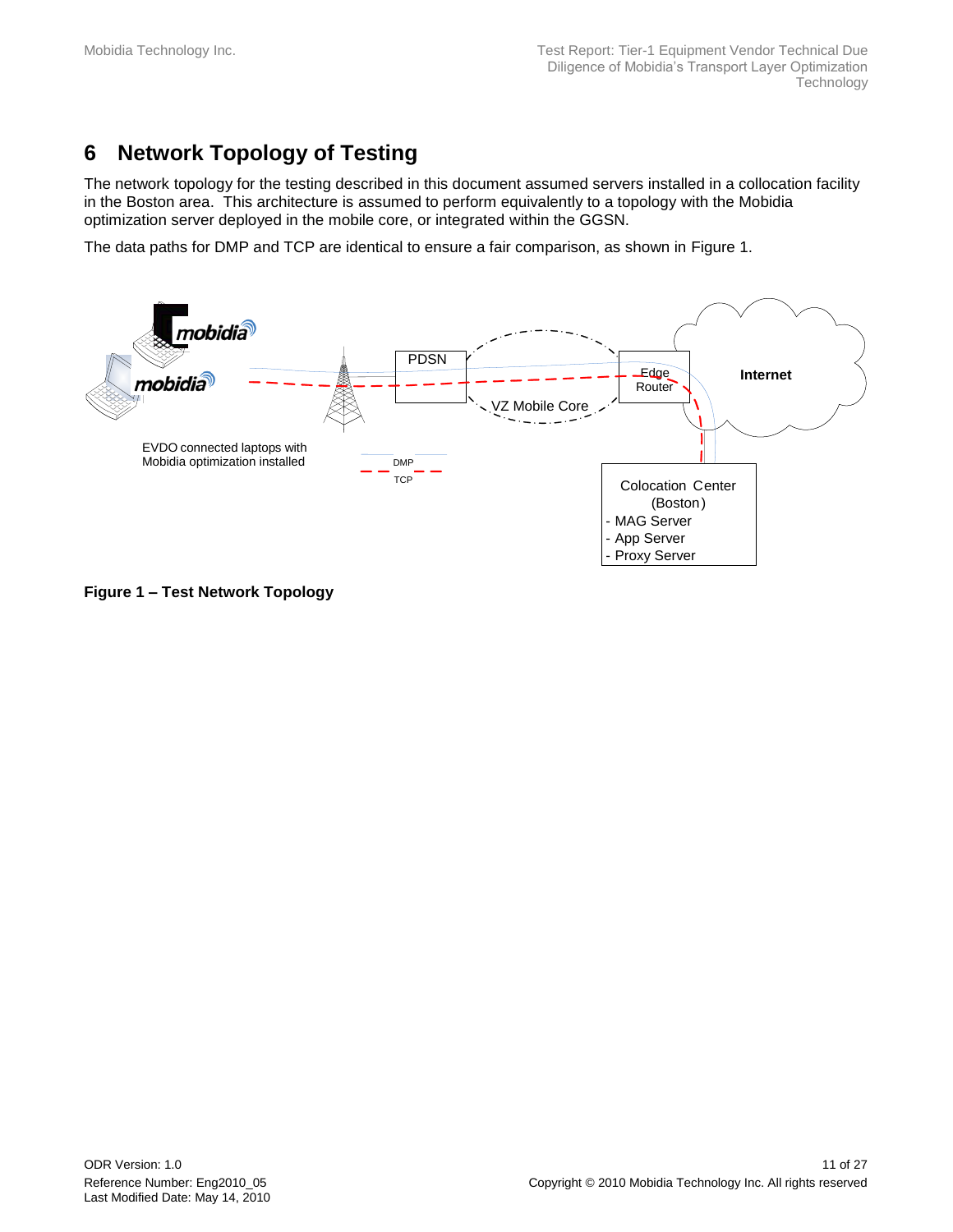# <span id="page-11-0"></span>**7 Results and Analysis**

Testing ran over successive days May 3-6, 2010, in two East Coast locations. One location represented typical radio signal conditions and was chosen randomly in an area that was known to satisfy typical signal strength requirements needed to facilitate reliable comparative testing. Another location provided the environment of weak radio signal strength.

### <span id="page-11-1"></span>**7.1 Data Rate Consistency Benefit**

Data rate consistency is measured as the realized data rate of DMP relative to TCP, and is a benefit associated with the capacity recovery (CR) benefit discussed in the next section. The perspective taken in the test plan is to identify how user experience is maintained during busy hours when network congestion contributes to limit the realized data rate below the available data rate. This benefit is measured as the realized data rate relative to TCP under the same conditions (testing is a comparison between alternate TCP and DMP transfers over the same time period for identical data). Under busy hour conditions Mobidia layer 4 optimization attempts to fully utilize the available radio resource.

Differentiating congested from typical conditions was not possible due to a lack of modulation in round-trip-time RTT (see Section [7.6.1\)](#page-14-1) over the day. Identifying this trend would clearly isolate and differentiate busy hours from non-busy hours in the captured data. Nevertheless, the testing demonstrated significant increases in radio utilization and enhanced user experience as the typical state of the network provided conditions whereby optimization benefits were generated.

During testing on other operator's UMTS networks, busy hour behaviours of substantially or clearly increased RTT resulted in a marked difference between DMP and TCP performance during busy hours.

Without a clearly identified busy hour period and associated characteristic, the time of day contributions and source data presented here in [Table 3](#page-11-3) are identical to those described for the saving network time benefit in Section [7.2.](#page-11-2) This is instead of separating busy hours from non-busy hours and reporting the benefit separately.

| Benefit: Data rate consistency<br>Location: East Coast Location 1<br>Observed Signal Strength: Average -72dBm, Peak -68dBm |                        |                                                                                                |  |
|----------------------------------------------------------------------------------------------------------------------------|------------------------|------------------------------------------------------------------------------------------------|--|
| <b>Traffic type</b>                                                                                                        | <b>Expected Result</b> | <b>Test Result, relative to</b><br>same transfers under<br>same conditions using<br><b>TCP</b> |  |
| Download                                                                                                                   |                        | 31% higher data rate                                                                           |  |
| Web                                                                                                                        | $15 - 30%$             | 42% higher data rate                                                                           |  |
| Video                                                                                                                      |                        | 24% higher data rate                                                                           |  |

#### <span id="page-11-3"></span>**Table 3 – Data Rate Consistency Result**

### <span id="page-11-2"></span>**7.2 Saving Network Time Benefit (Capacity Recovery)**

The value of saving mobile network time is to reduce periods of time when radio resources are shared, and to delay the onset of congestion. This is achieved by completing sessions when resources are available and not missing an opportunity to send. A comparative assessment of time to complete sessions between DMP and TCP provides measure of optimization performance gain (see [Appendix B](#page-19-0) for the details of this calculation). The capacity recovery metric takes the perspective of completing sessions faster and getting off of the network. Note, capacity recovery metric has been used in previous testing.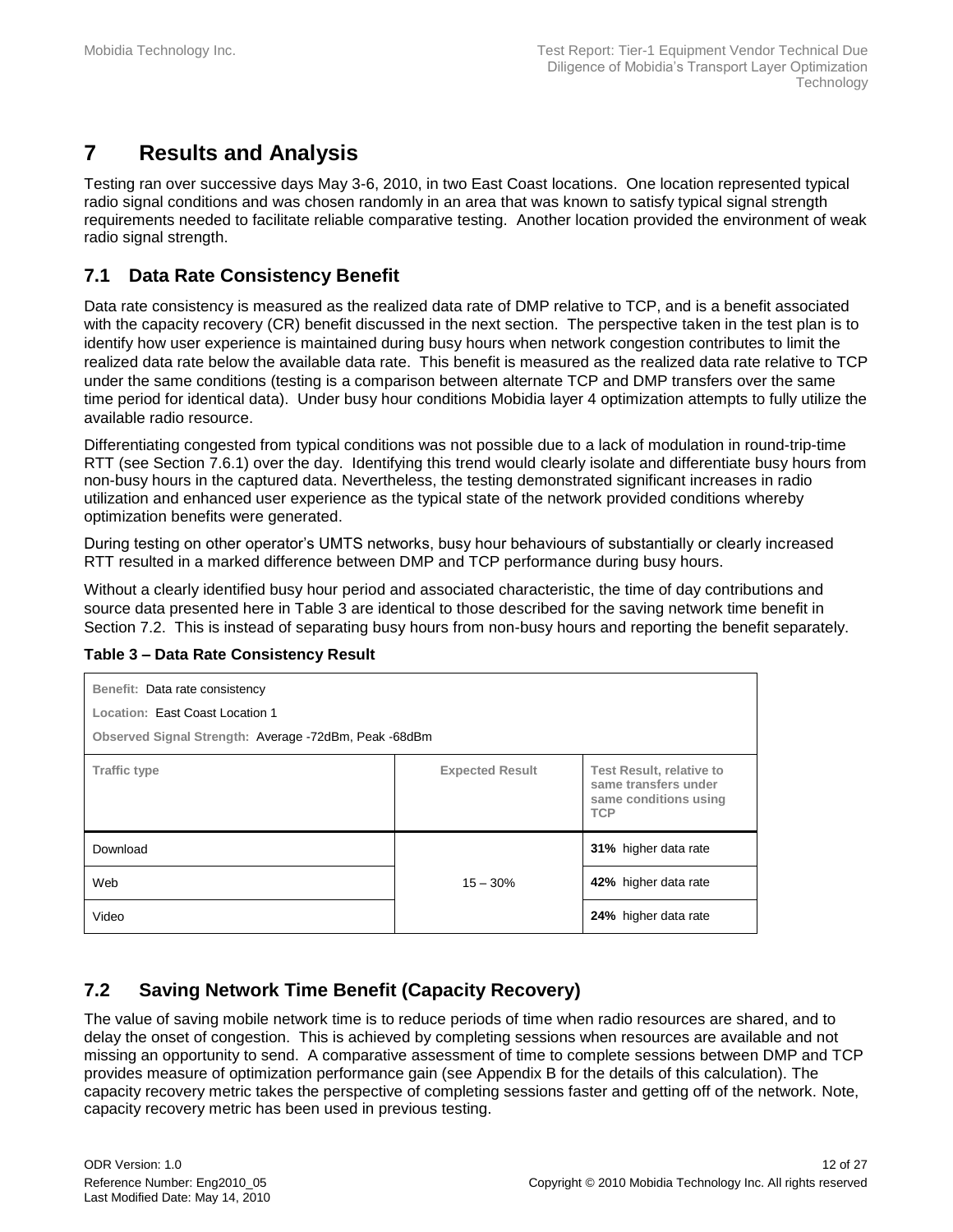[Table 4](#page-12-2) summarizes the relative benefit in aggregate of DMP over TCP as capacity recovery for the testing during all three 24hr test periods for the three traffic types: download, web, and video.

#### <span id="page-12-2"></span>**Table 4 - Saving Network Time Result**

| Benefit: Saving network time (non-congested)                                                                                   |           |                         |  |  |
|--------------------------------------------------------------------------------------------------------------------------------|-----------|-------------------------|--|--|
| Location: East Coast Location 1                                                                                                |           |                         |  |  |
| Observed Signal Strength: Average -72dBm, Peak -68dBm                                                                          |           |                         |  |  |
| <b>Expected Result</b><br>Test Result, relative to same<br><b>Traffic type</b><br>transfers under same conditions<br>using TCP |           |                         |  |  |
| Download                                                                                                                       |           | 23.4% capacity recovery |  |  |
| Web                                                                                                                            | $5 - 15%$ | 29.8% capacity recovery |  |  |
| Video                                                                                                                          |           | 19.2% capacity recovery |  |  |

### <span id="page-12-0"></span>**7.3 Faster Upload Data Rate**

As mobile users increasingly utilize social network services and upload pictures and videos, the upload requirements on the mobile network logically increase. It then is important to utilize upstream resources as efficiently as possible. The same complete-sessions-faster logic assumed for download applies to upload.

The assessment used in this report was the relative realized data rate of DMP compared to TCP for identical transfers. As with all tests described in this report the comparison runs are successively completed over 24 hour periods. The results reported in [Table 5](#page-12-3) are an aggregation of all upload runs.

#### <span id="page-12-3"></span>**Table 5 - Faster Upload Result**

| Benefit: Faster upload data rates                     |                        |                                                                               |  |  |  |
|-------------------------------------------------------|------------------------|-------------------------------------------------------------------------------|--|--|--|
| Location: East Coast Location 1                       |                        |                                                                               |  |  |  |
| Observed Signal Strength: Average -72dBm, Peak -68dBm |                        |                                                                               |  |  |  |
| <b>Traffic type</b>                                   | <b>Expected Result</b> | Test Result, relative to same<br>transfers under same conditions<br>using TCP |  |  |  |
| FTPSwpUp                                              | 40% to 100% faster     | 68% faster                                                                    |  |  |  |

#### <span id="page-12-1"></span>**7.4 Higher Aggregate Data Rate Benefit**

This test is defined with multiple UEs performing simultaneous transfers. A mix of DMP and TCP users is included in the test to support the assessment of DMP impacts on non-DMP users, and also to assess the aggregate impact of DMP for the four UE group. The traffic transferred in this test is consistent with the 40%-  $30\%$ -30% (web-download-video) traffic profile that is typical of North American mobile networks<sup>1</sup>.

The impact of DMP on the TCP user in a mix of DMP/TCP users observed in location 1 was 95%. Previous testing in an urban East Coast location resulted in a significantly higher 99%. This difference is the result of relative signal strength differences between the UE within the location 1 group with the TCP user unfortunately

l

<sup>&</sup>lt;sup>1</sup> Allot Mobile Trends, 2010 (http://www.allot.com/mobiletrends.html) which reports H2 2009 data.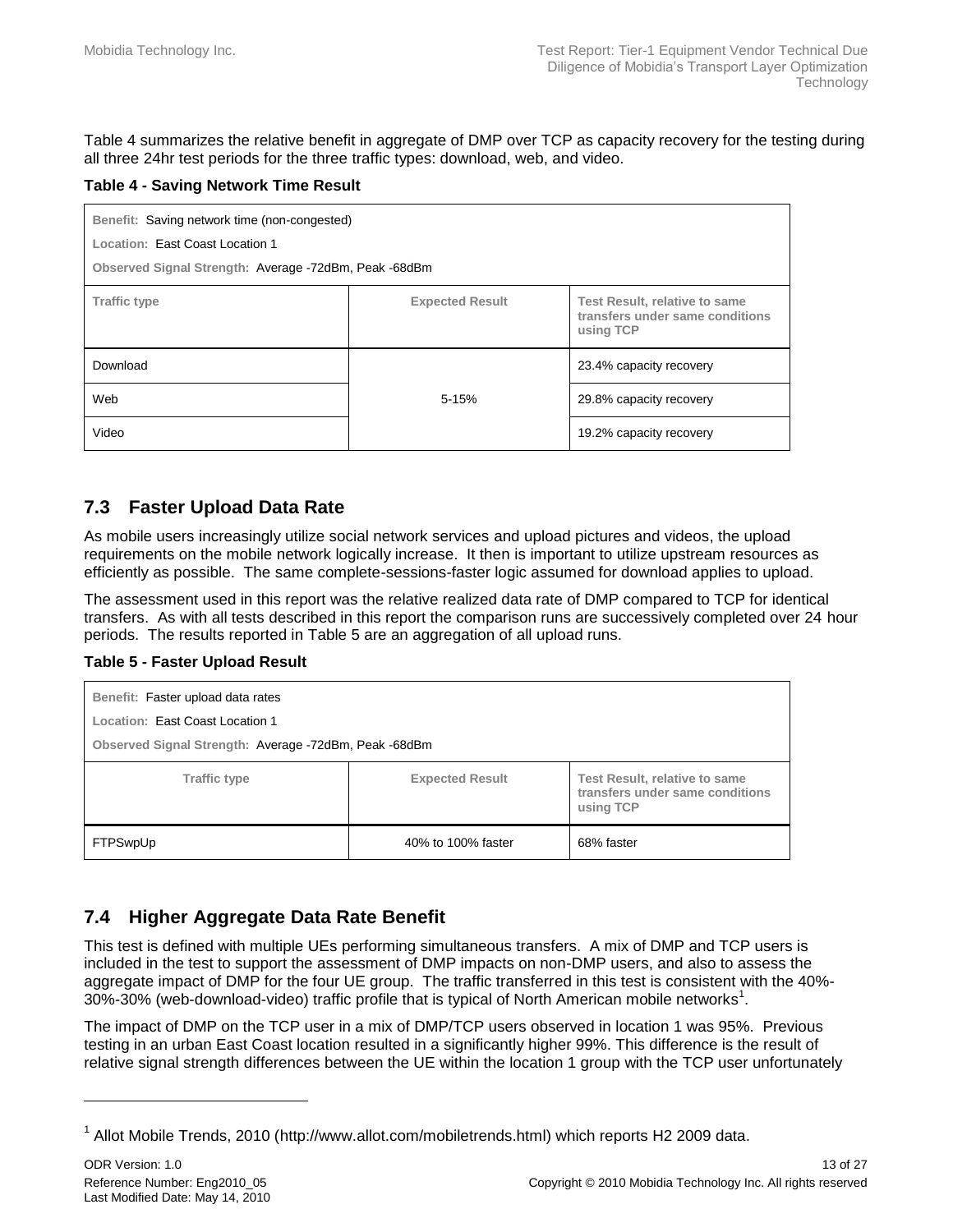having the lowest signal strength. In tests on other (UMTS) networks, values of 99% to 104% are typical for the relative impact of DMP on TCP users.

#### <span id="page-13-1"></span>**Table 6 - Higher Aggregate Data Rate Result**

| Benefit: Higher aggregate data rate (Multiple UE)<br>Location: East Coast Location 1<br>Observed Signal Strength: Average -72dBm, Peak -68dBm                                                                   |                                                    |                                                                                              |  |
|-----------------------------------------------------------------------------------------------------------------------------------------------------------------------------------------------------------------|----------------------------------------------------|----------------------------------------------------------------------------------------------|--|
| <b>Expected Result</b><br><b>Test Result, relative to same</b><br><b>Traffic type</b><br>transfers under same conditions<br>using TCP                                                                           |                                                    |                                                                                              |  |
| Aggregate simultaneous data rate increase<br>to multiple DMP users (UE2,3,4)<br>40/30/30 Traffic mix<br>Aggregate data rate increase to mix of users<br>(all users, mix of DMP and TCP)<br>40/30/30 Traffic mix | Positive impact for DMP users and<br>for aggregate | 122% increased average realized<br>data rate<br>115% increased average realized<br>data rate |  |
| Impact of DMP on TCP user                                                                                                                                                                                       | Minimal impact to TCP users within<br>test         | 95% of realized data rate compared<br>to when multi-UE utilized only TCP.                    |  |

#### <span id="page-13-0"></span>**7.5 Weak Signal Performance**

Generally, Mobidia optimization technology is not sensitive to signal strength but weak signal strength does impact testing by introducing failed runs and greater variability between transfers. It is clear that the ability to optimize will diminish in conditions of failed sessions and data rates that do not support the functionality of applications. A key success criterion in weak signal conditions is therefore to not negatively impact session completion success.

In summary, optimization did not adversely affect session completion success under extreme signal conditions, and optimization benefits were still present at minimal radio signal strength and reduced connection rates.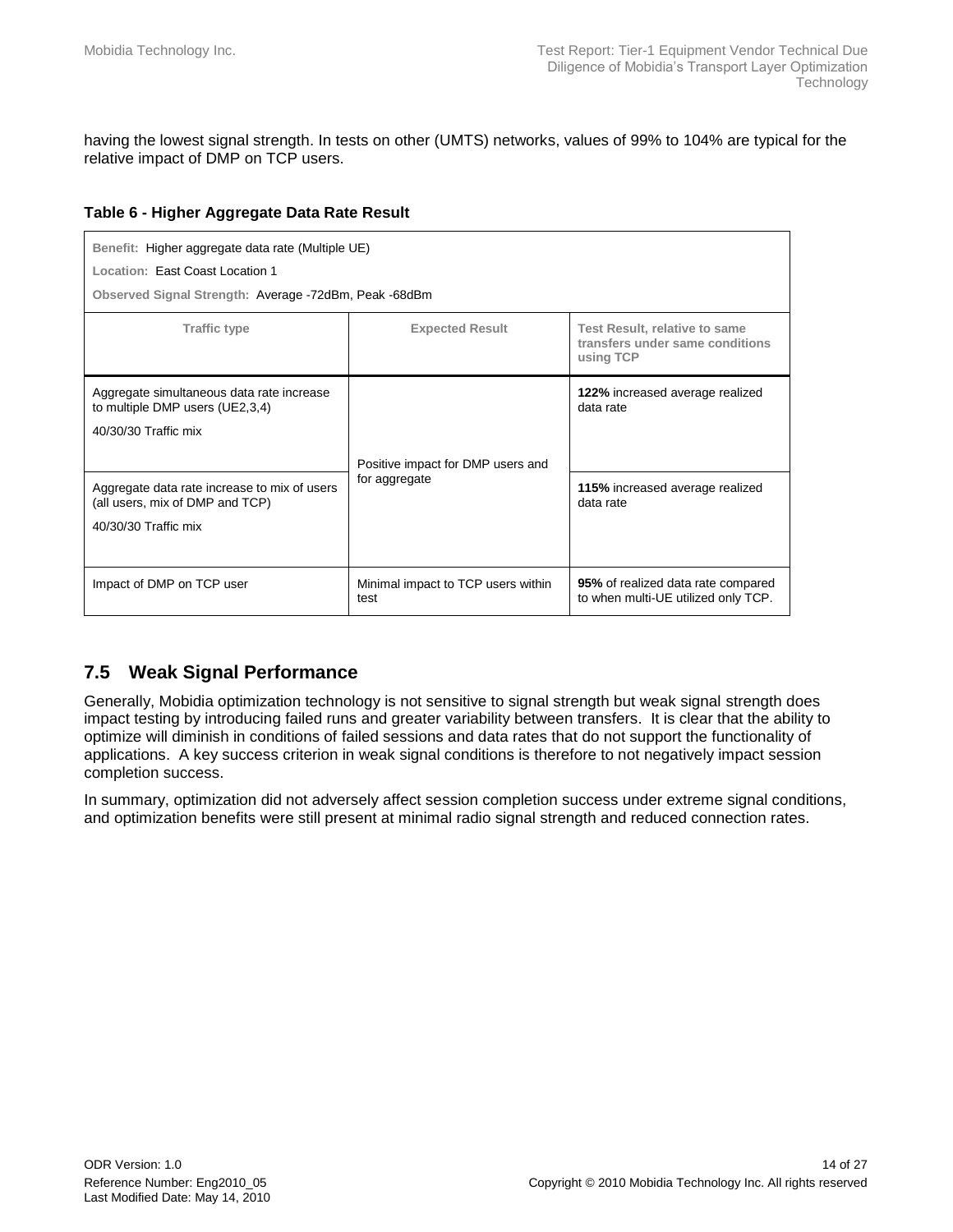#### <span id="page-14-2"></span>**Table 7 - Weak Signal Performance Result**

| Benefit: Saving network time (non-congested)           |                                                                                                                                                                                                                                                                                                                                                                                              |                                                                                                                                                                                                                                                      |  |
|--------------------------------------------------------|----------------------------------------------------------------------------------------------------------------------------------------------------------------------------------------------------------------------------------------------------------------------------------------------------------------------------------------------------------------------------------------------|------------------------------------------------------------------------------------------------------------------------------------------------------------------------------------------------------------------------------------------------------|--|
| Location: East Coast Location 2                        |                                                                                                                                                                                                                                                                                                                                                                                              |                                                                                                                                                                                                                                                      |  |
| Observed Signal Strength: Average -102dBm, Peak -96dBm |                                                                                                                                                                                                                                                                                                                                                                                              |                                                                                                                                                                                                                                                      |  |
| <b>Traffic type</b>                                    | <b>Expected Result</b>                                                                                                                                                                                                                                                                                                                                                                       | Test Result, relative to same transfers under<br>same conditions using TCP                                                                                                                                                                           |  |
| Download                                               |                                                                                                                                                                                                                                                                                                                                                                                              | 6.26% capacity recovery<br>5 runs; 1 tool failure<br>A failure to capture error was recorded.                                                                                                                                                        |  |
| Web                                                    | Optimization performance<br>typical of typical signal<br>strength conditions will<br>extend to low signal strength<br>to point when connection<br>resources are extremely<br>scarce.<br>Additional runs would be<br>required for reliable result<br>due to increased transfer to<br>transfer variability.<br>Failed session probability<br>will be the same as<br>observed for TCP sessions. | -22.0% capacity recovery<br>7 runs; 0 failures<br>A single extreme transfer time (3.5 times longer than<br>average) was observed, and if removed the CR<br>becomes +10.7%. This is a demonstration of<br>increased transfer-to-transfer variability. |  |
| Video                                                  |                                                                                                                                                                                                                                                                                                                                                                                              | NA%<br>YouTube sessions failed for TCP and for DMP in 5<br>of 6 runs. A comparative performance assessment<br>was not possible.<br>6 runs; 5 failures for DMP, 5 failures for TCP                                                                    |  |
| Upload                                                 |                                                                                                                                                                                                                                                                                                                                                                                              | 13.36% capacity recovery<br>6 runs; 1 DMP failure, 0 TCP failure                                                                                                                                                                                     |  |

### <span id="page-14-0"></span>**7.6 Additional Discussions**

### <span id="page-14-1"></span>**7.6.1 Time of Day Effects**

The round-trip-time (RTT) of packets can be used as an indicator of network congestion as signal strength and sharing of radio sector resources do not contribute to the RTT value. The floor RTT (FRTT) – or minimum RTT – was found to be stable during testing on Verizon's network. This is in contrast to UMTS testing in EU where a marked increase in the FRTT demarcated the operator-identified busy hours.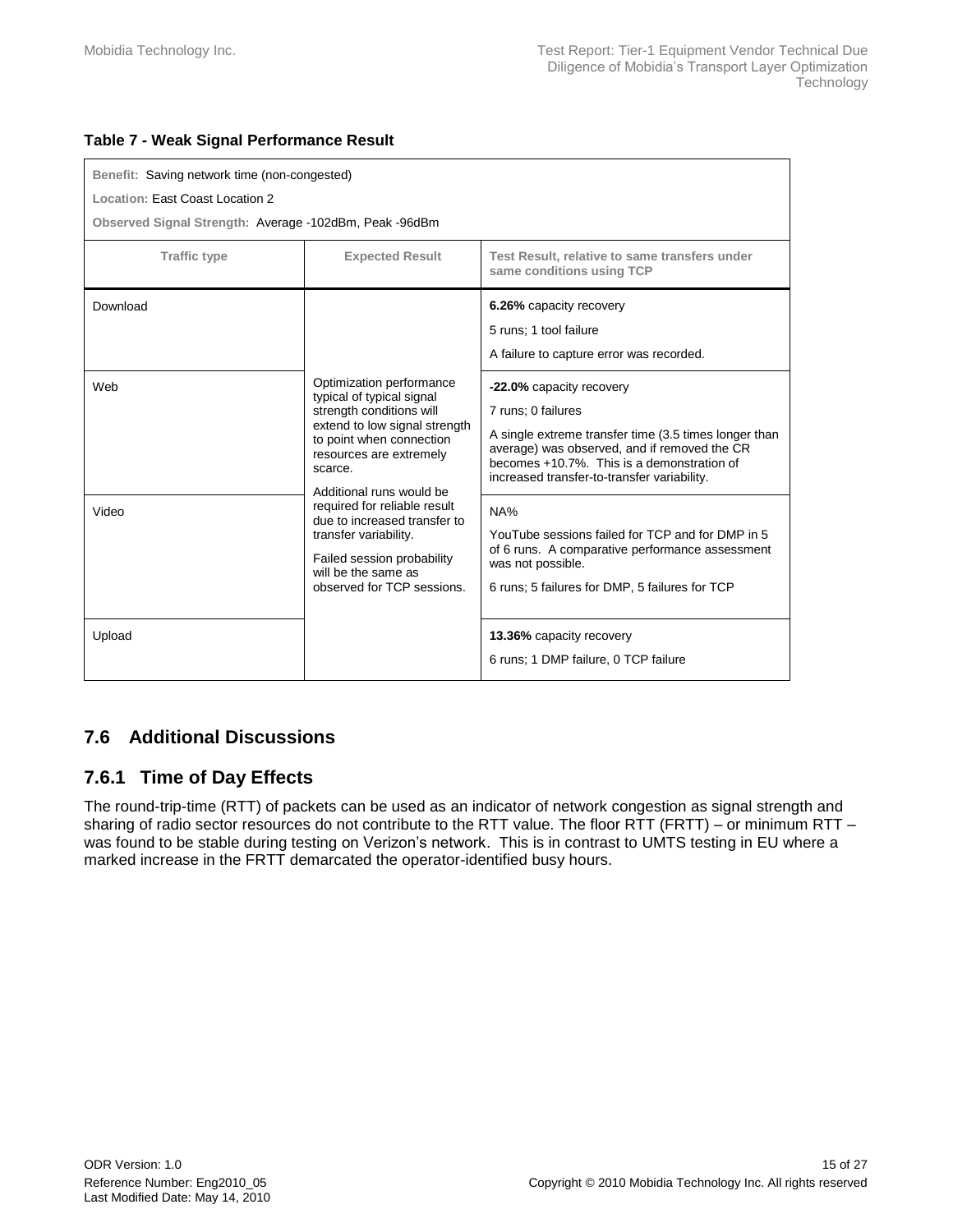

<span id="page-15-2"></span>**Figure 2 - Floor RTT Comparison Between Networks**

### <span id="page-15-0"></span>**7.6.2 1xRTT Performance**

Testing on May 6 included a limited set of runs that appear to have used 1xRTT connections. This occurred in the early morning hours after 1 am. Considering the Web traffic profile, the average realized data rate of the five runs during this period dropped from a previous average of 600kbps to 75kbps. Transfers using DMP and TCP were both affected by the same rate drop to 1/8 of the previous average rate.

While 1xRTT was not a focus or objective of the testing, this unexpected condition provided data to assess DMP performance in 1xRTT mode and provided the data to confirm that DMP was fully operational in 1xRTT mode. For the limited data captured in 1xRTT mode, the capacity recovery was 34%. This value should not be extrapolated as a general 1xRTT result as it is based on limited data, and is based on a single profile. As a preliminary result, it can be concluded that an optimization benefit on 1xRTT is possible, and that in the cases when EVDO is unavailable and 1xRTT mode results, continued use of optimization would be recommended.

### <span id="page-15-1"></span>**7.6.3 Packet Retransmission Comparison**

As Mobidia optimization manages the in-flight packets relative to the realized connection rate, it is interesting to look at a comparison of retransmitted bytes between DMP and TCP. [Figure 3](#page-16-0) is a plot of retransmitted packets captured during the May 4 test period (24 hours); all test periods show similar results. While DMP can dramatically reduce retransmitted packets, note that retransmission bytes were approximately 1% of total bytes sent.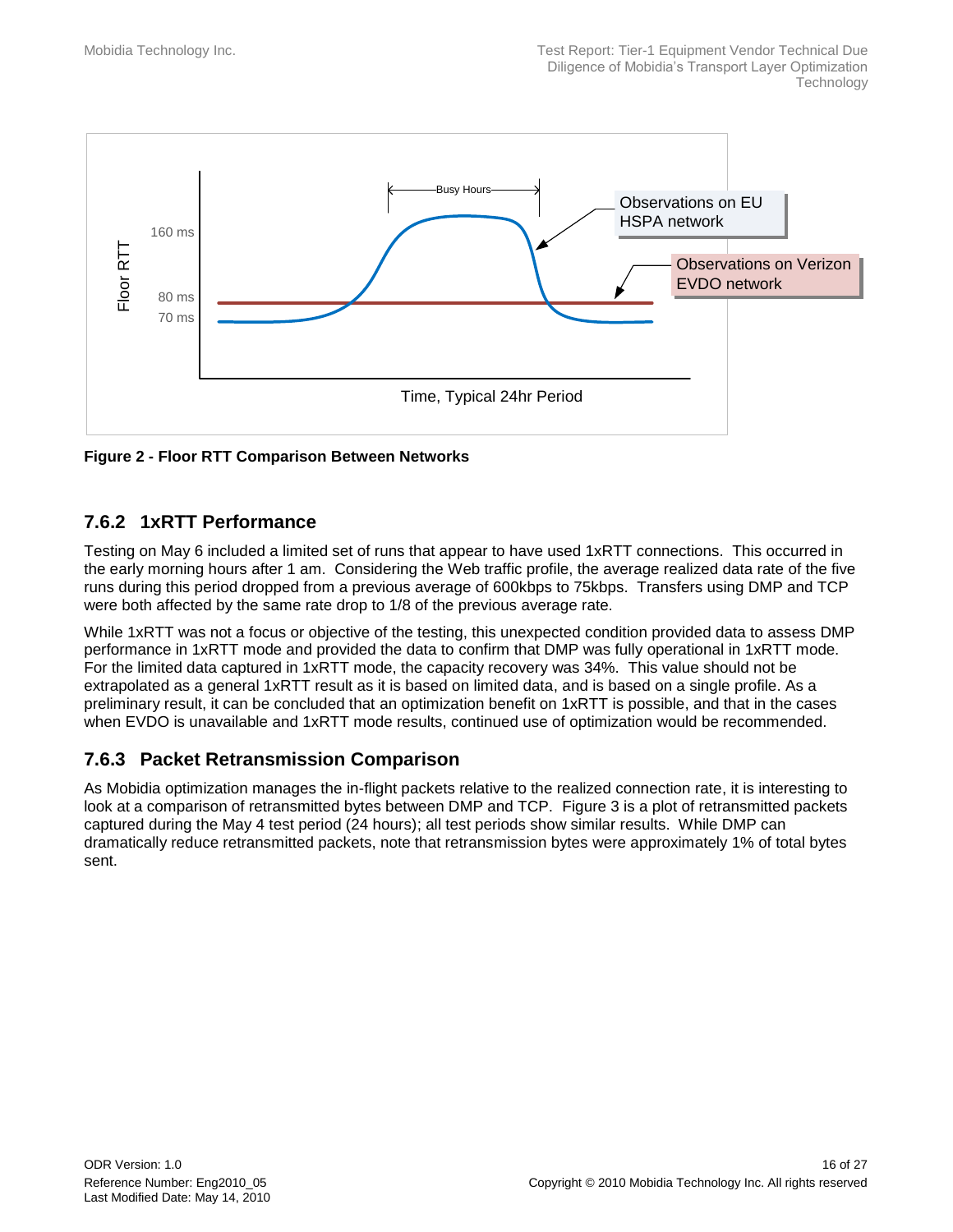

<span id="page-16-0"></span>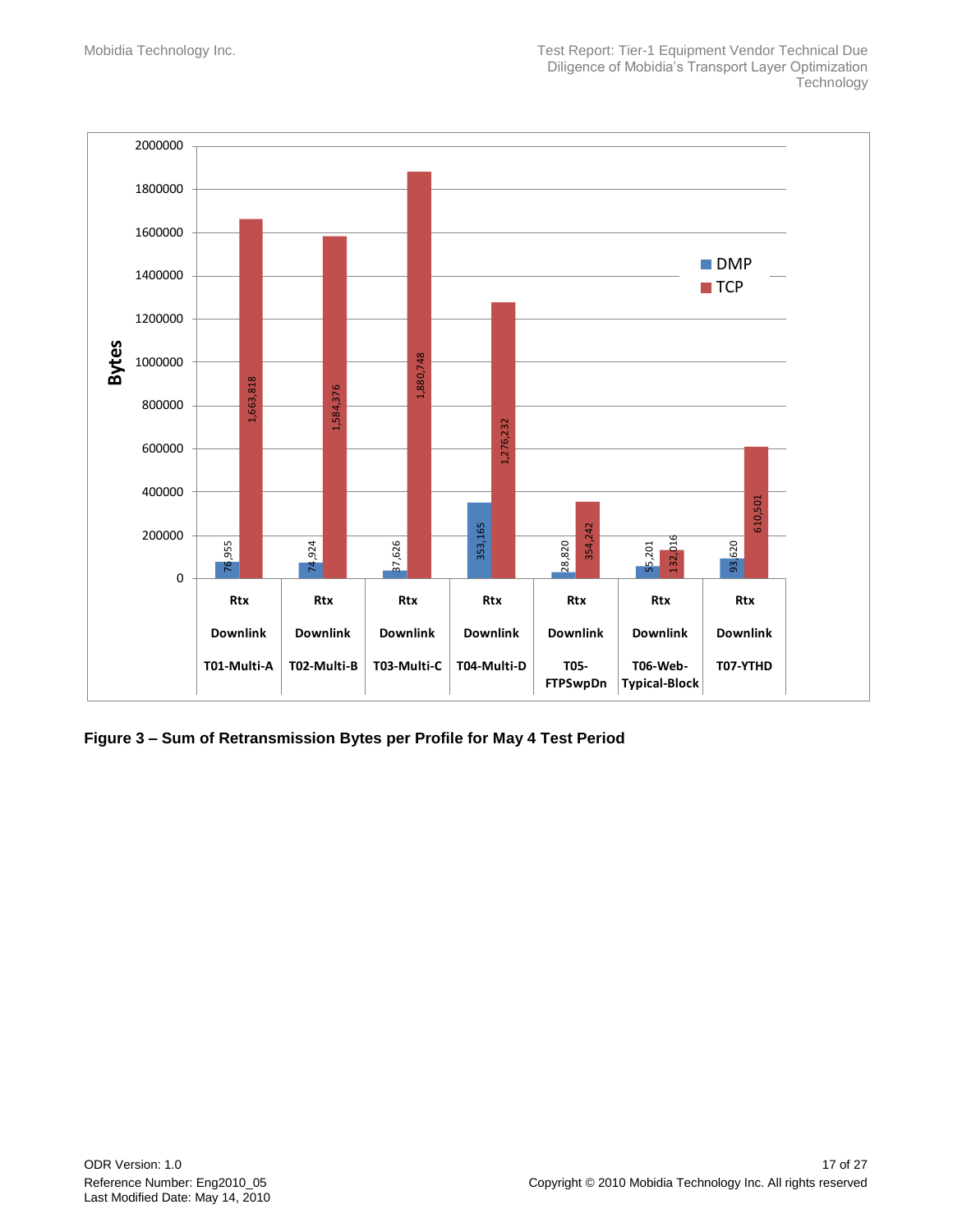# <span id="page-17-0"></span>**8 Conclusions**

In collaboration with a Tier-1 Equipment Vendor, Mobidia designed and executed testing of the transport-layer optimization technology on Verizon Mobile's EVDO network. Substantial benefits of using Mobidia's transport layer technology were demonstrated through the course of the testing. These benefits shown on an EVDO network were demonstrated to be similar to previous testing on UMTS networks. Specifically, the testing showed that for a traffic mix representative of real user's traffic, network performance gains of 20% and higher can be realized using Mobidia's technology.

The findings in this report are highly representative of Mobidia technology benefits. Testing was conducted over extended periods, over multiple days, and utilized a comprehensive set of traffic profiles. The results in this report are consistent with detailed testing on a Tier-1 European operator's network. Therefore the results can be viewed positively and are sufficient to satisfy the technical due diligence process.

Further, weak signal performance and performance in 1xRTT mode proved satisfactory. While testing was not exhaustive in these operating scenarios, Mobidia optimization robustness and operating range was demonstrated to be appropriate and sufficient for real world application.

Results reported in this document represent a true and fair characterization of Mobidia's transport layer optimization technology.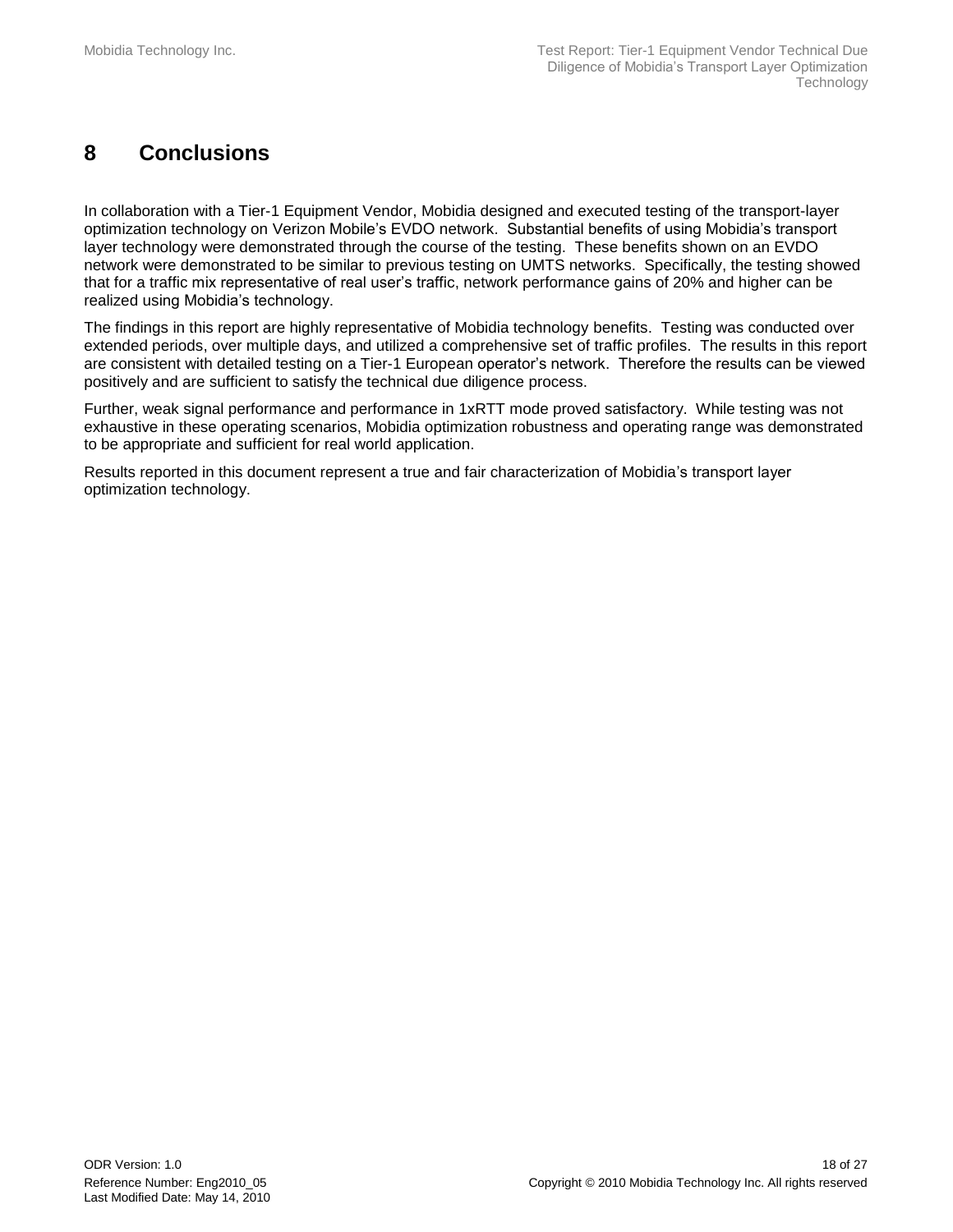# <span id="page-18-0"></span>**Appendix A Testing on Verizon EVDO at Other Locations**

Previous to testing in location 1, Mobidia completed similar optimization testing in a central, urban East Coast location. These results are presented in this section.

In summary, the results in central, urban East Coast during April 2010 were consistent with testing performed in May 2010 at location 1. This urban location was chosen to increase the likelihood of directly observing and identifying busy hour effects, and then assessing optimization performance in this network condition. A clearly identifiable busy hour was not identified in this location as was the case in location 1. The performance optimization in all locations is very consistent as can be observed in the data presented in this section.

### **Test Results from central, urban East Coast**

Multiple UE testing at the central, urban East Coast location provided very similar results to those captured in location 1. This was somewhat of a surprise as it initially was predicted that due to greater mobile data use and density the urban location would more clearly demonstrate impacts for busy hour congestion. In general terms, rural locations are expected to experience coverage issues, while urban locations are expected to experience only capacity issues. As noted in Section [7.1,](#page-11-1) clearly discernable busy hours were not identified in the data collected (further and deeper analysis may provide new insights on this topic). Alternatively, there is strong evidence that Mobidia optimization performance is consistently delivered on Verizon EVDO network independent of location.

The impact of DMP on collocated TCP users observed in central, urban East Coast 99%) was significantly lower than observed in location 1 (95%). In tests on other (UMTS) networks, values of 99% to 102% are typical for the relative impact of DMP on TCP users.

| Benefit: Higher aggregate data rate (Multiple UE)<br>Location: central, urban East Coast<br>Dates: April 8/11/12/13, 2010 |                                            |                                                                                                |
|---------------------------------------------------------------------------------------------------------------------------|--------------------------------------------|------------------------------------------------------------------------------------------------|
| <b>Traffic type</b>                                                                                                       | <b>Expected Result</b>                     | <b>Test Result, relative to</b><br>same transfers under<br>same conditions using<br><b>TCP</b> |
| Impact of DMP users (UE2,3,4)<br>40/30/30 Traffic mix                                                                     | Positive impact for DMP users              | 126% in average realized<br>data rate                                                          |
| Aggregate (all users) data rate<br>40/30/30 Traffic mix                                                                   | and for aggregate                          | 118% in average realized<br>data rate                                                          |
| Impact of DMP on TCP user                                                                                                 | Minimal impact to TCP users<br>within test | 99% of performance<br>compared to when multi-UE<br>utilized only TCP.                          |

#### <span id="page-18-1"></span>**Table 8 - Higher Aggregate Data Rate Result**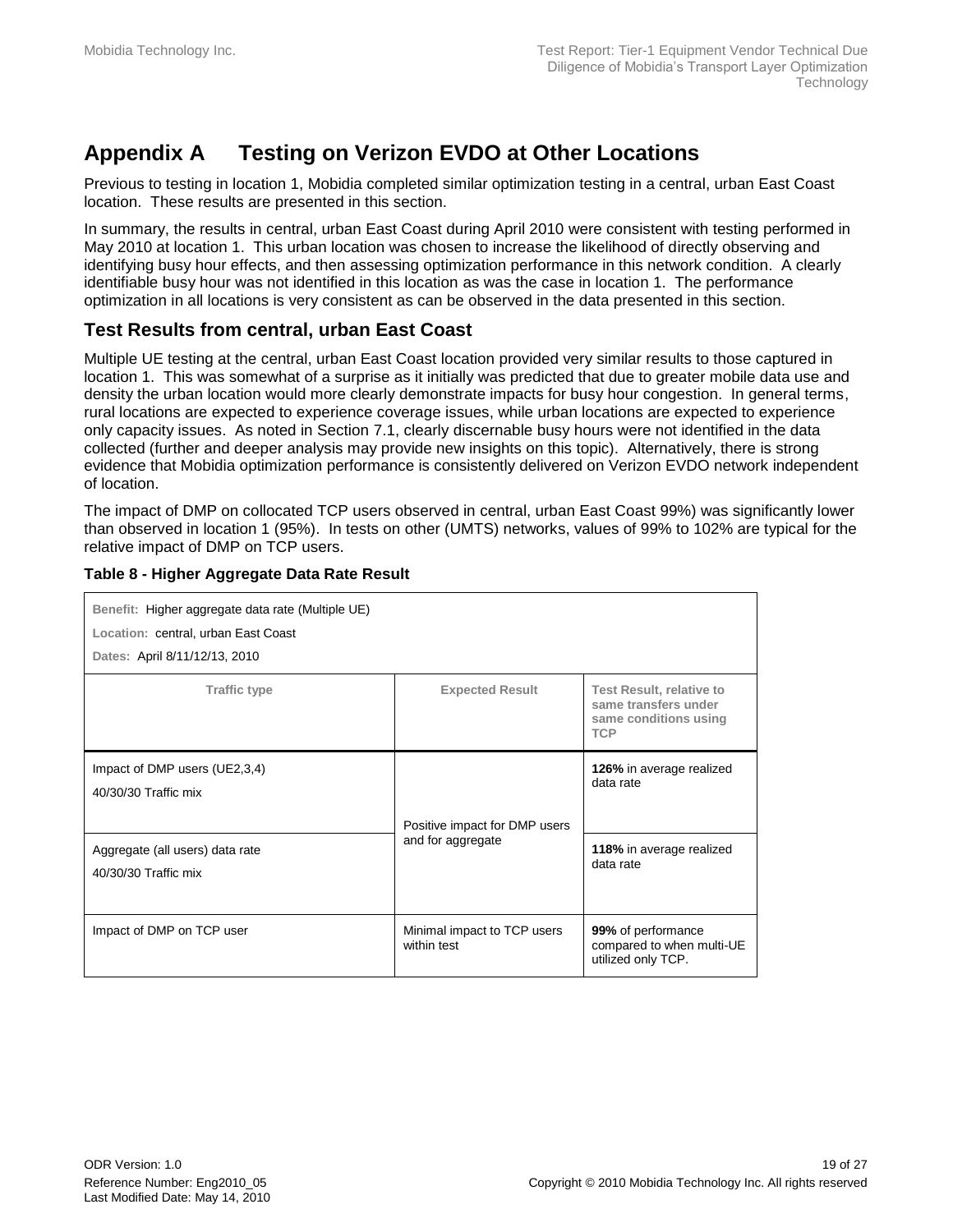# <span id="page-19-0"></span>**Appendix B Data Rate and Capacity Recovery Calculations**

Time to completion (TTC) is the metric found to most conveniently measure transport layer efficiency. Based on guidance from operators, it is representative of network capacity consumption.

A test run is when an identical test profile is executed twice (and back-to-back), once for TCP and once for DMP. The corresponding two TTC values can be used to make a comparative value.

### **Data Rate Benefit**

The calculation of how much faster the realized data rate achieved by DMP is than TCP is relatively simple. Assuming the same file is transferred or loaded which is defined in the test, the data rate benefit is the ratio of TTC of the respective TCP and DMP sessions in the test. Multiple test runs will be executed for a given test profile and a statistical average of the benefit is calculated across all runs is given by the following expression, in percent:

Data rate benefit =  $\sum (TTC_{TCP}[x])$  /  $\sum (TTC_{DMP}[x]),$ 

 $x = 1..N$ , where N is the number of runs of a specific profile.

### **Capacity Recovery Benefit**

Another possible calculation to demonstrate the benefit is capacity recovery (CR). This is a measure of the network resources that are freed by having sessions complete faster using DMP.

Multiple test runs will be executed for a given test profile, and a statistical average of the CR values will be calculated across all runs. CR and is defined as follows:

CR[profile A] =  $1 - \sum(TTCDMP[x])$  / ∑(TTCTCP[*x*]),

 $x = 1..N$ , where N is the number of runs of a specific profile.



<span id="page-19-1"></span>**Figure 4 - Diagram of Capacity Recovery Calculation**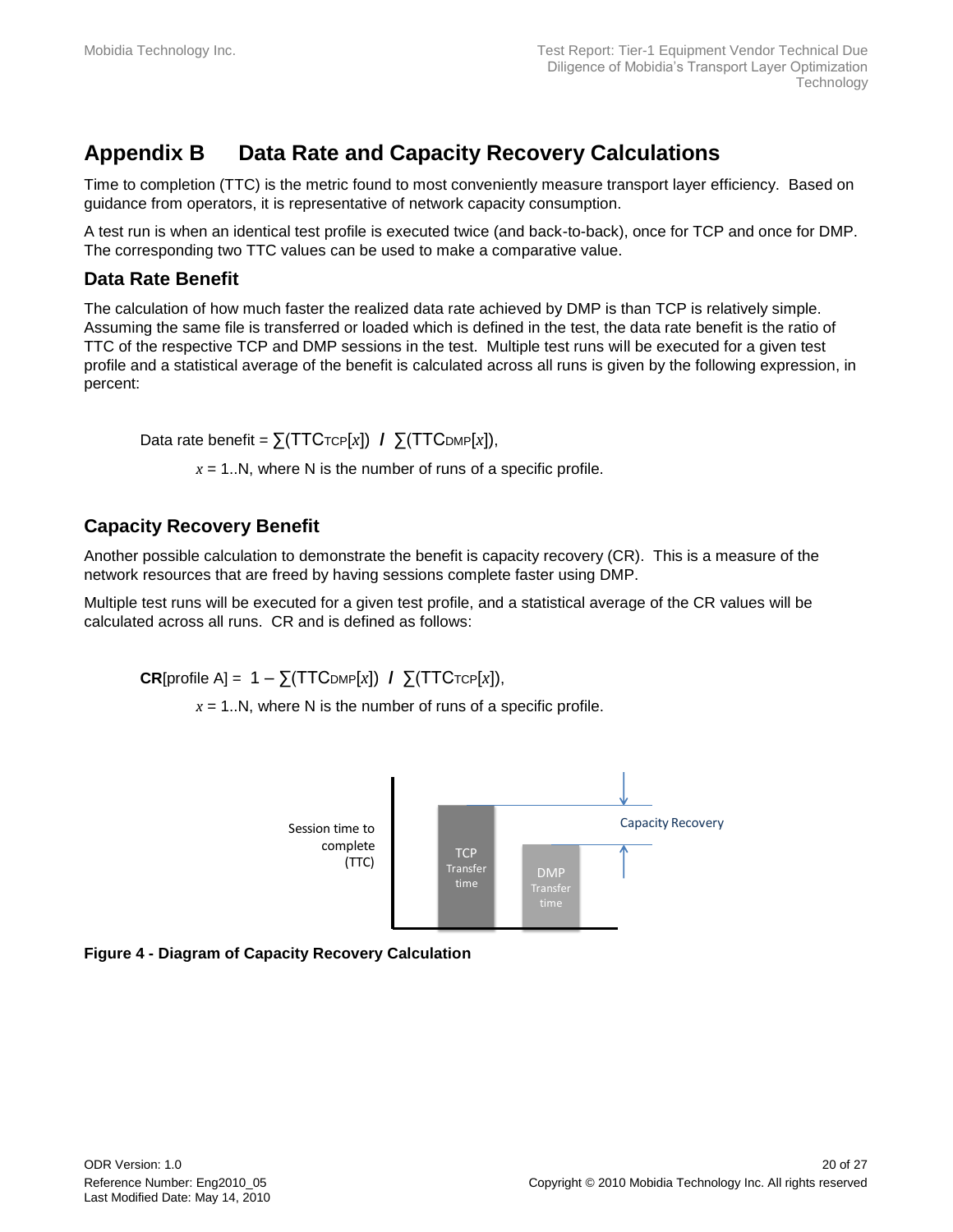# <span id="page-20-0"></span>**Appendix C Configuration of Test Laptop**

### **UE setup**

Test laptops are instrumented with the following programs:

- UE Test Framework
- Mobidia Measurement Tool (MMT)
- Wireshark (v1.3.4)
- Microsoft Internet Explorer 8
- YouTube framework (Google/YouTube API set v2.0)

The Wireshark application enabled full packet capture of all traffic of the test laptops.

The Mobidia Measurement Tool (MMT) is a tool that launches the various applications replacing human (mouse click) commands. The MMT reports session start and stop times to the UE Test Framework.

### **Equipment Used in Testing**

UE

- Microsoft Vista SP2 laptops
	- o Default Windows settings and configuration
- USB 3G dongles (Verizon CDMA, retail purchased)

#### MAG Server

- HP blade server; Linux CentOS 5.2
- Installed in Axcelx colocation, Somerville, MA

#### Web and FTP Server

- HP blade server; Linux CentOS\_5.2
- Installed in Axcelx colocation, Somerville, MA

#### Wireshark Server

- MS Server 2003
- Installed in Axcelx colocation, Somerville, MA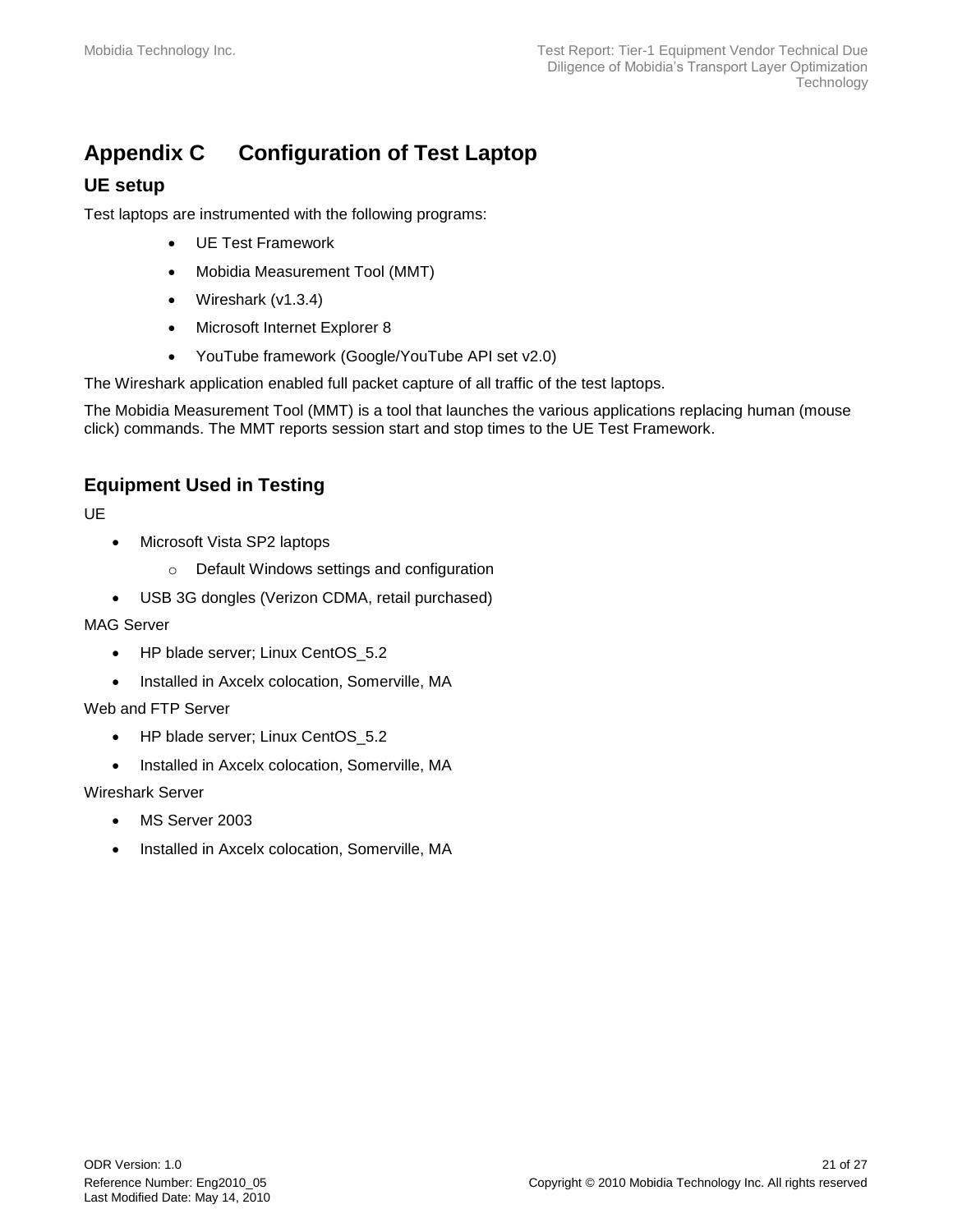# <span id="page-21-0"></span>**Appendix D Mobidia Technology & Corporate Overview**

Mobidia's technology provides mobile operators with a revolutionary new software platform that enhances their mobile data networks by leveraging the distributed computing power of millions of connected laptops, netbooks, and smartphones. The software recovers capacity from the existing wireless network while speeding the delivery of data to subscribers to make networks more efficient and profitable. Mobidia's platform can also be deployed to enhance existing subscriber, and service, policy solutions.

Mobidia takes an innovative approach by using software that resides on the subscribers' smartphones or laptops and software that is installed in an operator's core network. Once deployed, it is fully transparent to subscribers' applications or services and the operators existing network infrastructure. The solution seamlessly interfaces with other optimization, DPI, and policy solutions.

Mobidia's transport layer optimization solution, the first commercially available component of its platform, has repeatedly demonstrated an ability to recover 15-30 percent of network capacity at peak times, and under peak loads. Mobidia is working closely with the world's leading mobile operators and solution providers to integrate this optimization into their mobile networks. In 2009, Mobidia conducted over 10 network trials, tests, and network characterizations in Europe, Asia, and North America. The results of these trials conclusively demonstrated:

- The solution's ability to recover network capacity in a number of different network topologies.
- The solution's compatibility with and additive benefits to existing content compression, transcoding, and other higher layer optimization technologies.
- The solution's positive impact on subscribers' experience by accelerating their data sessions and decreasing the variability of connected services.

Mobidia is a venture-funded corporation, located in British Columbia, Canada with a regional presence in the US, UK, Germany, and Singapore. Our staff has worked with Microsoft, Symbian, Motorola, Samsung, LG and PMC-Sierra creating optimized protocols stacks, developing radio modems, mobile operating systems and core network elements. We are a group of passionate mobile experts that understand the challenges of mobile networks at a protocol, RAN, and platform level.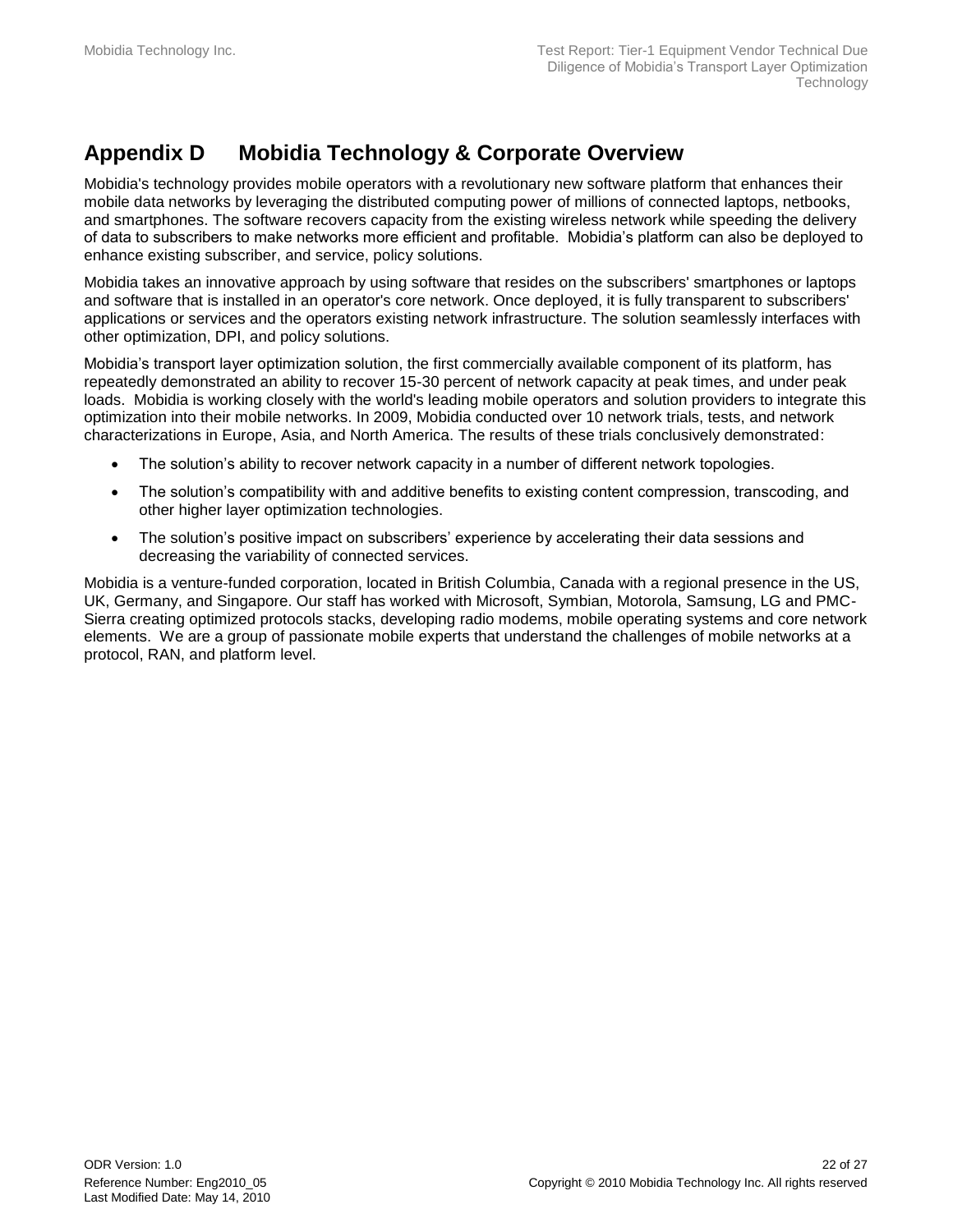## <span id="page-22-0"></span>**Appendix E Mobidia's Transport Layer Optimization Technology Overview**

Mobidia's transport optimization solution addresses the inefficiencies of TCP on mobile networks by implementing an innovative protocol that is an extension of the standard user datagram protocol (UDP) and optimized for wireless connections and a wireless environment. The solution is implemented at layer 4 and achieves compatibility and interworking with existing network elements and provides complete transparency to subscribers' applications and services. The solution is able to address and optimize TCP traffic without generating incompatibility or disruption to existing technology. As a result, efficiency is gained while maintaining the benefits from other investments and solutions.

At a high-level, Mobidia's solution decouples bandwidth rate from latency, increasing throughput and better utilizing available network resources. All TCP sessions across the radio access network (RAN) will be accelerated yielding higher data rates. Through enhanced management of resources across multiple sessions, resources are also conserved to further increase efficiencies and provide more stable connections. The net results of implementing the solution are that network capacity is recovered and subscribers' experiences are enhanced. Furthermore the greatest benefits of the Mobidia solution, and its highest performance relative to TCP, will occur when resources are needed most – during "busy hours" and under peak loads.

#### **Optimization Mechanisms**

There are a variety of mechanisms that Mobidia utilizes to optimize data traffic. Primary methods include:

**Optimized Acknowledgement Algorithm** Mobidia's transport optimization uses an algorithm that provides all the reliability of TCP but provides a couple of very important enhancements including less sensitivity to downstream and upstream variability.

**Connect-rate Aware Ramp** Mobidia's solution identifies available per user RAN resources and quickly moves to an optimal bandwidth rate.

**Optimized Congestion Management** Utilizing the fast ramp and optimized ACK algorithm, bandwidth rate thresholds are defined quickly and are based on physical resources and per user equipment (UE) allocation.

**Improved Congestion Buffering** Mobidia's proprietary buffering leverages software on the user equipment to intelligently manipulate buffer sizes.

**Intelligent Multi-Session Resource Allocation** Mobidia instantly allocates resources between multiple sessions while managing "fairness".

| <b>Enhancement</b>                     | <b>Primary Benefits</b>                                                                                                                                                                                                                                                            |
|----------------------------------------|------------------------------------------------------------------------------------------------------------------------------------------------------------------------------------------------------------------------------------------------------------------------------------|
| Optimized Acknowledgement Algorithm    | Higher data rate in high-latency conditions<br>$\bullet$<br>Higher and more stable data rate during times of latency modulation (such<br>as during "busy hours")<br>Decreased sensitivity to short-term increases in latency<br>Decoupling of downlink rate from uplink conditions |
| Fast Bandwidth Rate Ramp               | Higher data rate with faster completion times<br>$\bullet$<br>Especially significant and noticeable with small files (such as web page<br>downloads)<br>More bandwidth allocated per user equipment<br>$\bullet$                                                                   |
| <b>Optimized Congestion Management</b> | Higher data rates and decrease susceptibility to latency<br>$\bullet$<br>Recovered capacity typically "lost" from TCP inefficiencies during busy<br>times                                                                                                                          |
| Improved Congestion Buffering          | Increased performance and stability of network connection<br>٠<br>Realized data rate is decoupled from short term variations from receive<br>rate of user equipment                                                                                                                |
| Multi-Session Resource Allocation      | Reduction in backhaul congestion<br>٠                                                                                                                                                                                                                                              |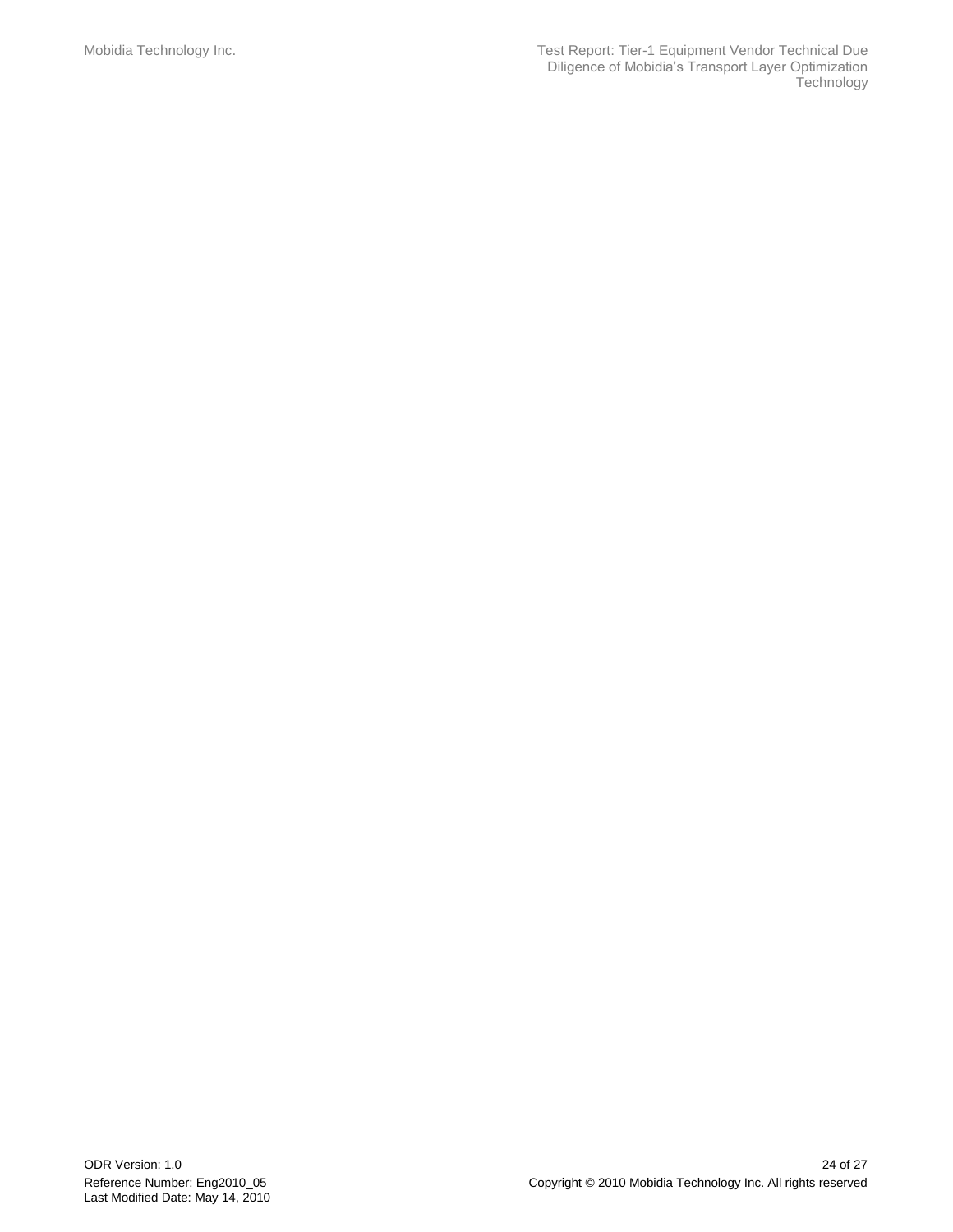## **Solution Differentiation**

As demonstrated, Mobidia's impact to both the network and subscriber experience is considerable. Equally valuable to wireless operators is the solution's characteristics that speed deployment and enable interworking with existing network elements. These characteristics represent Mobidia's differentiation and unique approach.

**Transparency** Mobidia's core components of its transport optimization solution can be deployed transparently to existing technology. The technology is completely transparent to subscribers and does not degrade the subscribers' experience in any way. It is deployed and runs at layer 4, completely under the application layer. As a result, it is "invisible" to applications, services, and core network elements.

**Complimentary** The optimization occurs at the transport layer without any modification to packet's payloads. The solution does not aggregate sessions nor does it create "tunnelled" traffic. As a result, the solution runs transparently and limits any disruption to policy engines, deep packet inspection, quality of service (QoS) implementations, and other traffic management strategies. In multiple field tests and trials, the solution has been proven to show interworking with client/server-based optimization solutions (such as compression).

**Additive** Mobidia's solution has repeatedly demonstrated efficiency gains of 15-30% on networks with both server and client/server-based optimization solutions deployed. Mobidia's transport optimization compliments other optimization technologies and provides the foundational efficiency to complete a data traffic management strategy.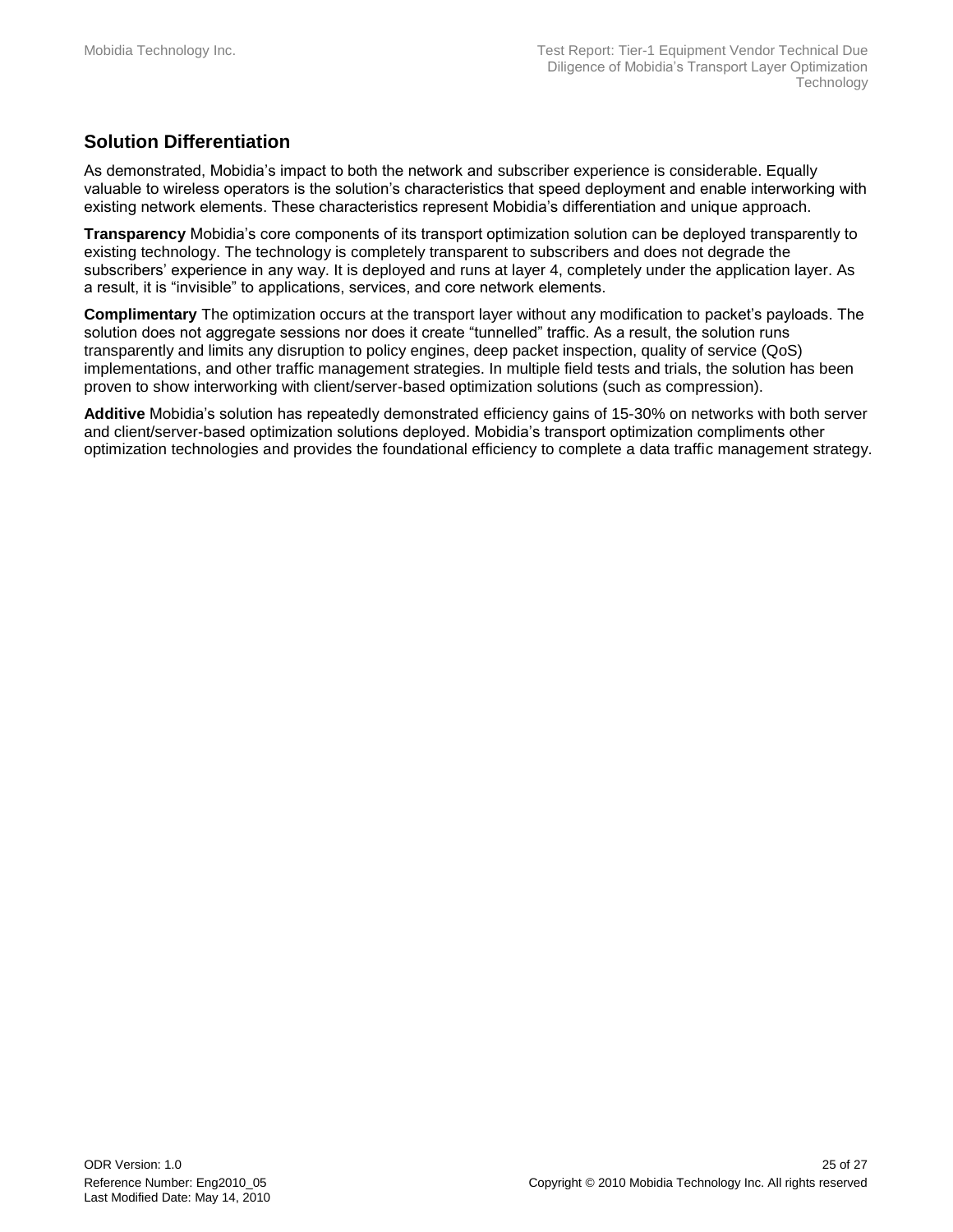# <span id="page-25-0"></span>**Appendix F Results from EU Tier-1 Operator Testing**

### **Executive Summary**

Under the sponsorship and supervision of a Tier-1 European mobile operator, Mobidia conducted a trial of its innovative transport layer optimization technology on the operator's network. The goal of the testing was to quantify expected reductions to CAPEX investment required to meet the demand of growing mobile data users and usage that this technology can provide. The testing was performed in October and November 2009. The specific goal of the tests described in this report was to confirm efficiency performance of Mobidia's technology in the deployed network environment during fully-loaded (busy-hour) conditions.

The test setup was designed to demonstrate the capacity recovery benefits of Mobidia's technology in conditions as representative as possible of real network scenario. With focus on fully-loaded network conditions, the results indicate benefits of recovered (or increased) network capacity and of stabilized user experience during congested network conditions.

A further objective of the testing was to confirm whether the previously identified performance gain (capacity recovery) would be preserved as deployed with the latest generation network architecture which includes a content optimization solution.

The specific defined objectives of the trial were:

- To demonstrate acceptable or better performance (approximately 10% or greater Capacity Recovery) of Mobidia's transport layer optimization technology within the deployed mobile network with content-layer optimization enabled.
- The target network environment mirrored the currently deployed mobile network under fully-loaded conditions. Public Access 3G radio connections and approved, unmodified, retail user equipment were utilized for all testing.

The trial was conducted as follows:

- The trials were performed in accordance with the Test Plan, developed by Mobidia and approved by the sponsoring operator. The test topology, harness, and methodology were audited and approved. Tests were run in November 2009.
- Deployment strategies and technology was also studied within the scope of the trial, but this topic is not addressed within this report.

| <b>Result</b>                                              | <b>Description</b>                                                                                                                                                                                                                          | Value         |
|------------------------------------------------------------|---------------------------------------------------------------------------------------------------------------------------------------------------------------------------------------------------------------------------------------------|---------------|
| Capacity Recovery<br>(CR) Performance                      | Test that Mobidia technology will increase network capacity<br>under fully-loaded, busy-hour conditions, in target network<br>topology with existing content optimization elements enabled.<br>Threshold performance: approx. $\geq 10\%$ . | 25.4%         |
| Content optimization<br>compatibility                      | Operator audit of the normal functional operation of the content<br>optimization currently deployed while Mobidia's technology is<br>enabled.                                                                                               | Interoperable |
| Capacity recovery<br>weighted by traffic mix<br>in network | Value is calculated based on operator provided traffic mix of<br>35% web, 35% YouTube, 20% FTP.                                                                                                                                             | 22.4%         |